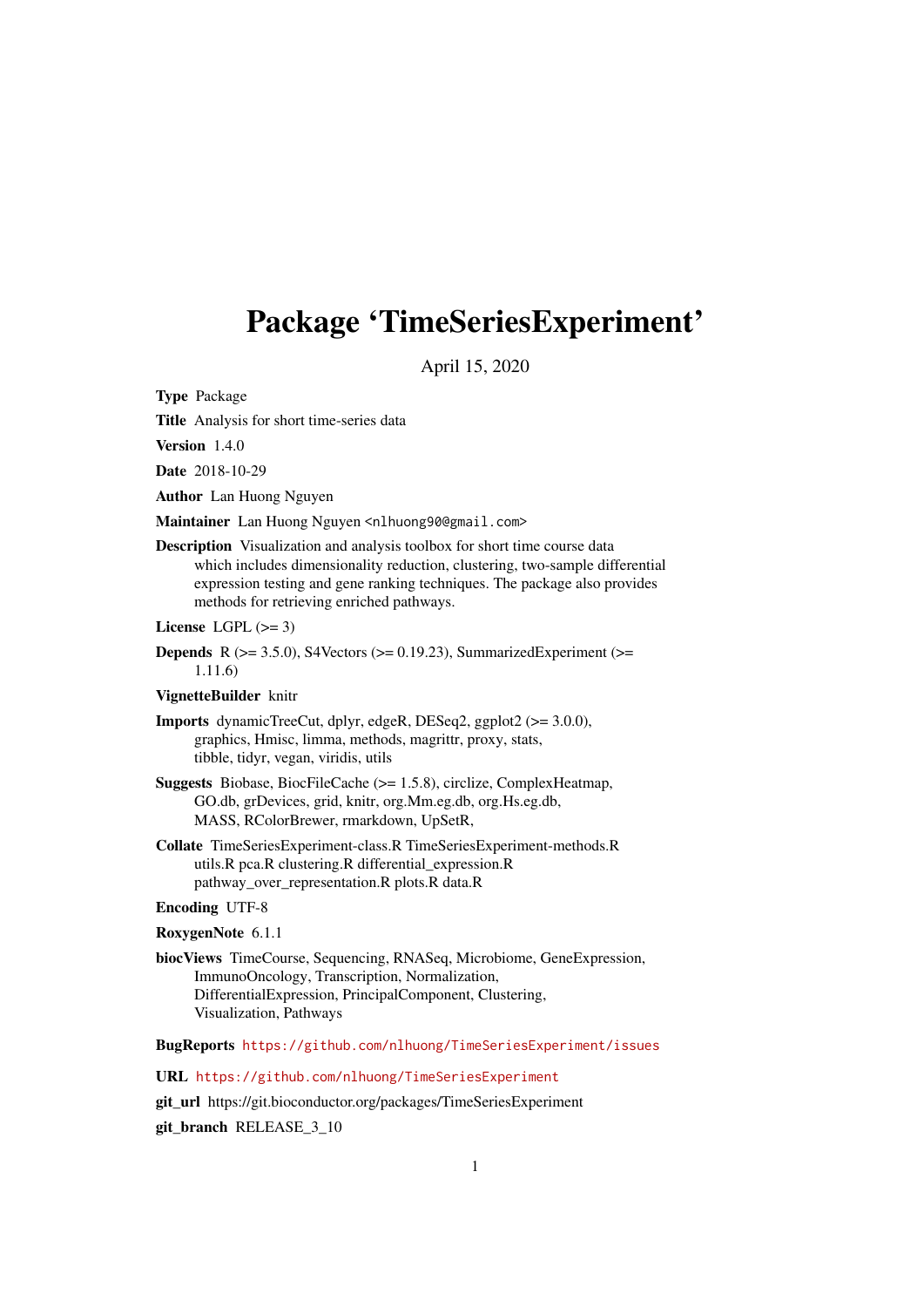git\_last\_commit a10390b git\_last\_commit\_date 2019-10-29 Date/Publication 2020-04-14

# R topics documented:

| 3                                                      |
|--------------------------------------------------------|
| $\overline{3}$                                         |
| $\overline{4}$                                         |
| $\overline{4}$                                         |
| $\overline{5}$                                         |
| 6                                                      |
| 6                                                      |
| $\overline{7}$                                         |
| 8                                                      |
| $\overline{9}$                                         |
| 9                                                      |
| 10                                                     |
| 11                                                     |
| 12                                                     |
| 12                                                     |
| 13                                                     |
| 14                                                     |
| 14                                                     |
| 15                                                     |
| 16                                                     |
| makeTimeSeriesExperimentFromSummarizedExperiment<br>17 |
| 18                                                     |
| 19                                                     |
| 19                                                     |
| 20                                                     |
| 21                                                     |
| 22                                                     |
| 23                                                     |
| 23                                                     |
| 24                                                     |
| 25                                                     |
| 26                                                     |
| 26                                                     |
|                                                        |
| 27                                                     |
| 28                                                     |
| 28                                                     |
| 29                                                     |
| 30                                                     |
|                                                        |
|                                                        |

**Index** [33](#page-32-0)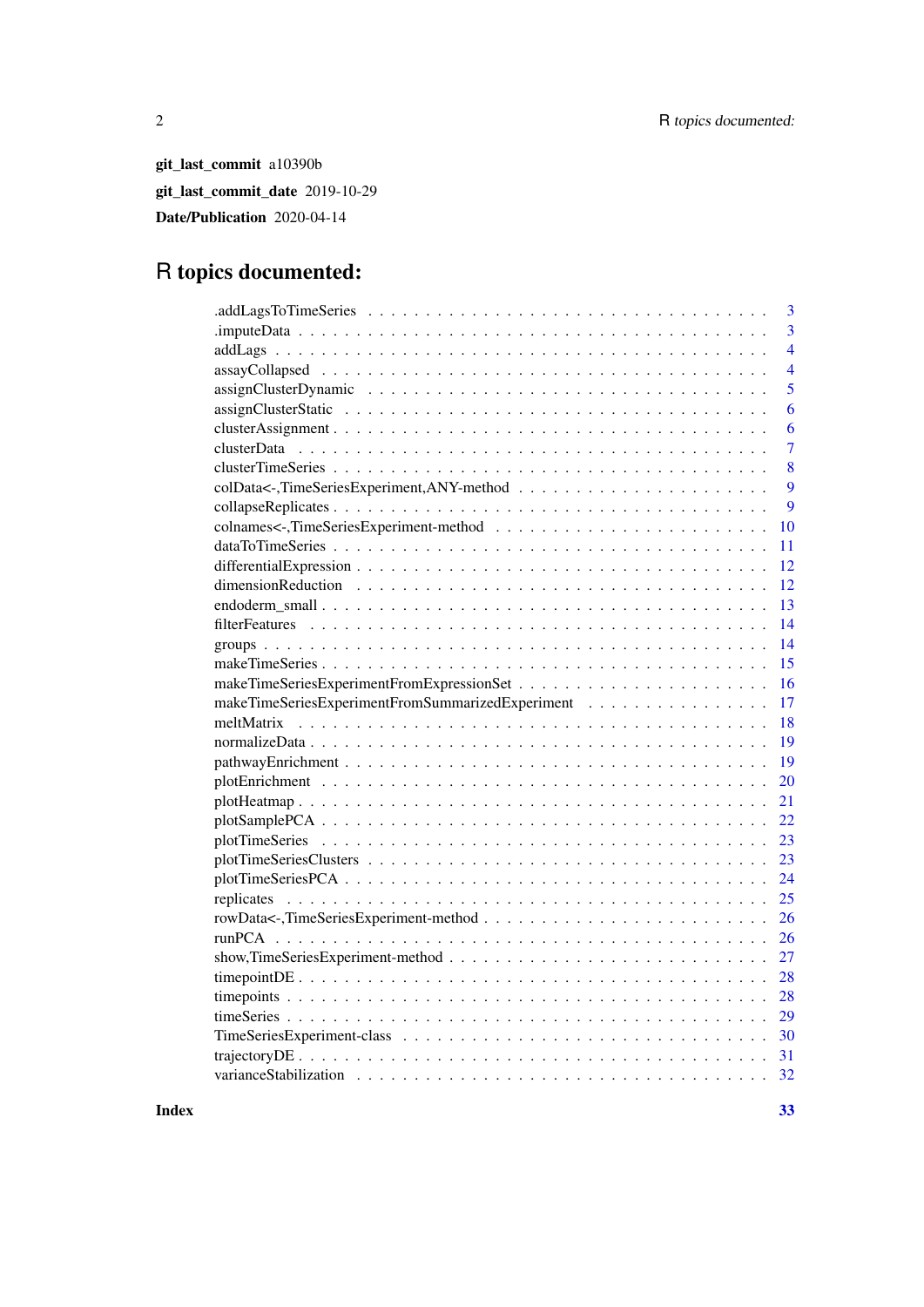<span id="page-2-0"></span>.addLagsToTimeSeries *Add differences to the time-course data.*

# Description

This function add lag difference features to the time-course data.

# Usage

```
.addLagsToTimeSeries(timeseries, lambda)
```
#### Arguments

| timeseries | a data matrix or data.frame where each column corresponds to consecutive time<br>point.                                                                            |
|------------|--------------------------------------------------------------------------------------------------------------------------------------------------------------------|
| lambda     | Weights for each lag difference, for time-course data. Length of lambda speci-<br>fies number of lags to include. By default lag of order one and two are included |
|            | with coefficients 0.5 and 0.25 respectively.                                                                                                                       |

# Value

a data matrix with added difference lags.

.imputeData *Imputing missing samples*

#### Description

Estimates assay values for missing timepoints

# Usage

.imputeData(raw.data, sample.data)

# Arguments

| raw.data    | Raw input data with columns corresponding to samples (observations) and rows<br>to features                                                           |
|-------------|-------------------------------------------------------------------------------------------------------------------------------------------------------|
| sample.data | Optional. A data, frame object were rows are samples (observations) and columns<br>are sample attributes (e.g. group/condition, replicate, timepoint) |

#### Details

Sometimes datasets include a missing sample. Here we impute the expression values by taking the mean expression of two samples from the same group and replicate (same individual) at two times surrounding the time of the missing sample

# Value

list of modified raw.data and sample.data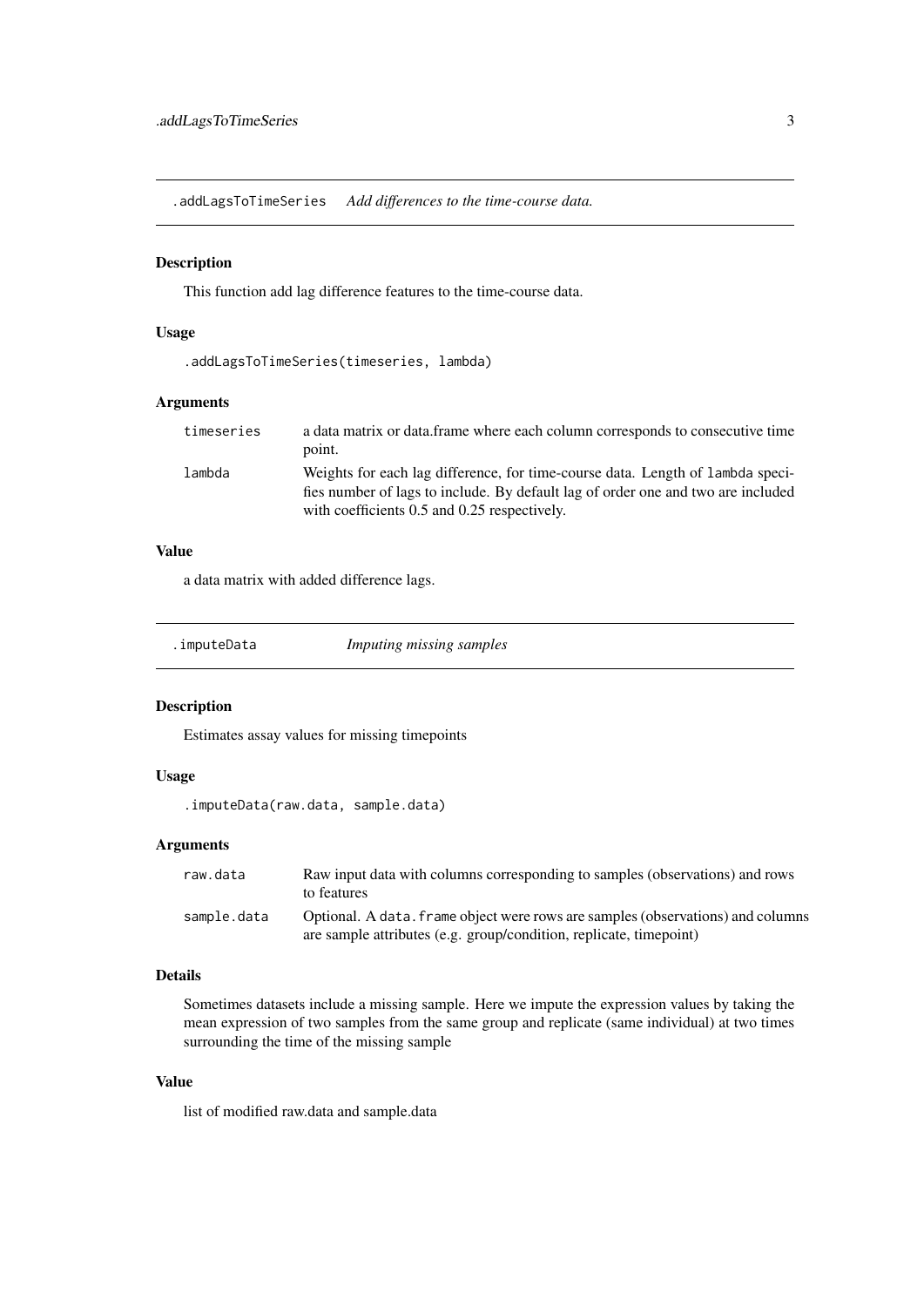<span id="page-3-0"></span>

#### Description

This function concatenates lags to time-course data stored in elements of the timeSeries slot.

#### Usage

```
addLags(object, lambda = c(0.5, 0.25))
```
#### Arguments

| object | A TimeSeriesExperiment object                                                                                                                                                                                      |
|--------|--------------------------------------------------------------------------------------------------------------------------------------------------------------------------------------------------------------------|
| lambda | Weights for each lag difference, for time-course data. Length of lambda speci-<br>fies number of lags to include. By default lag of order one and two are included<br>with coefficients 0.5 and 0.25 respectively. |

## Value

Returns TimeSeriesExperiment object with lags added to elements in timeSeries slot.

#### Examples

```
data("endoderm_small")
endoderm_small <- collapseReplicates(endoderm_small)
endoderm_small <- makeTimeSeries(endoderm_small)
endoderm_small <- addLags(endoderm_small)
head(timeSeries(endoderm_small, "ts"))
head(timeSeries(endoderm_small, "ts_collapsed"))
```
assayCollapsed *Collapsed data.*

### Description

Assay and colData collapsed over replicates. The values can be computed with set with [col](#page-8-1)[lapseReplicates](#page-8-1) function.

```
assayCollapsed(object, ...)
## S4 method for signature 'TimeSeriesExperiment'
assayCollapsed(object)
assayCollapsed(object, ...) <- value
## S4 replacement method for signature 'TimeSeriesExperiment'
```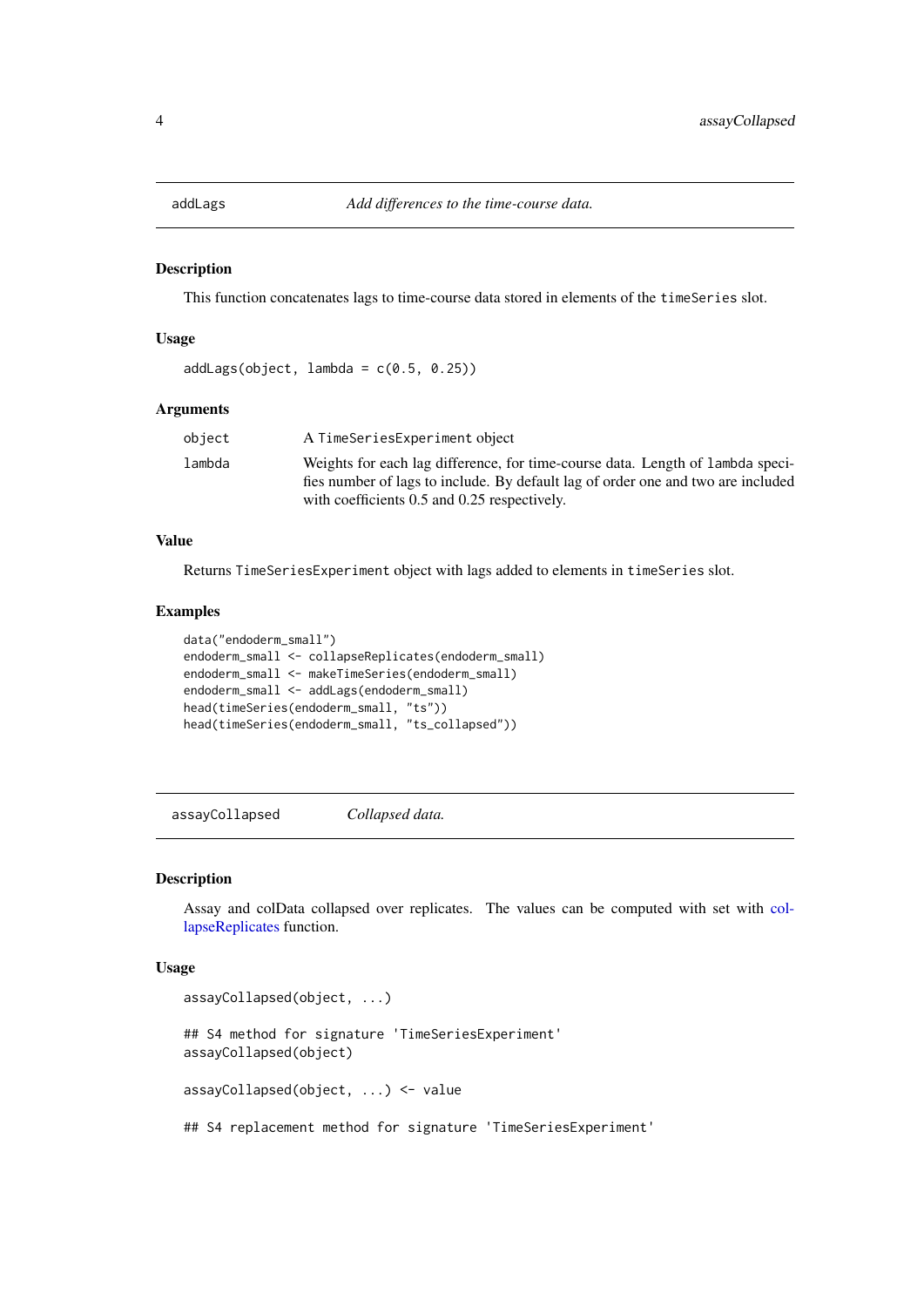```
assayCollapsed(object) <- value
colDataCollapsed(object, ...)
## S4 method for signature 'TimeSeriesExperiment'
colDataCollapsed(object)
colDataCollapsed(object, ...) <- value
## S4 replacement method for signature 'TimeSeriesExperiment'
colDataCollapsed(object) <- value
```

| object  | a TimeSeriesExperiment object. |
|---------|--------------------------------|
| $\cdot$ | argiments to other functions.  |
| value   | a numerical matrix             |

#### Value

a [DataFrame](#page-0-0)

#### Examples

```
data("endoderm_small")
endoderm_small <- collapseReplicates(endoderm_small)
head(assayCollapsed(endoderm_small))
data("endoderm_small")
endoderm_small <- collapseReplicates(endoderm_small)
```
head(colDataCollapsed(endoderm\_small))

<span id="page-4-1"></span>assignClusterDynamic *Cluster assignment using dynamic branch cutting.*

#### Description

This function computes the cluster assignment for hierarchical clustering results using dynamic branch cutting.

# Usage

```
assignClusterDynamic(hclst, max\_height = 0.9, ...)
```
#### Arguments

| hclst      | an object of class holast representing the clustering of features of X.                                                               |
|------------|---------------------------------------------------------------------------------------------------------------------------------------|
| max_height | a fraction of the total tree height used to compute maxTreeHeight argument for<br>cutreeDynamic function from dynamicTreeCut package. |
| $\cdots$   | other parameters for cutreeDynamic.                                                                                                   |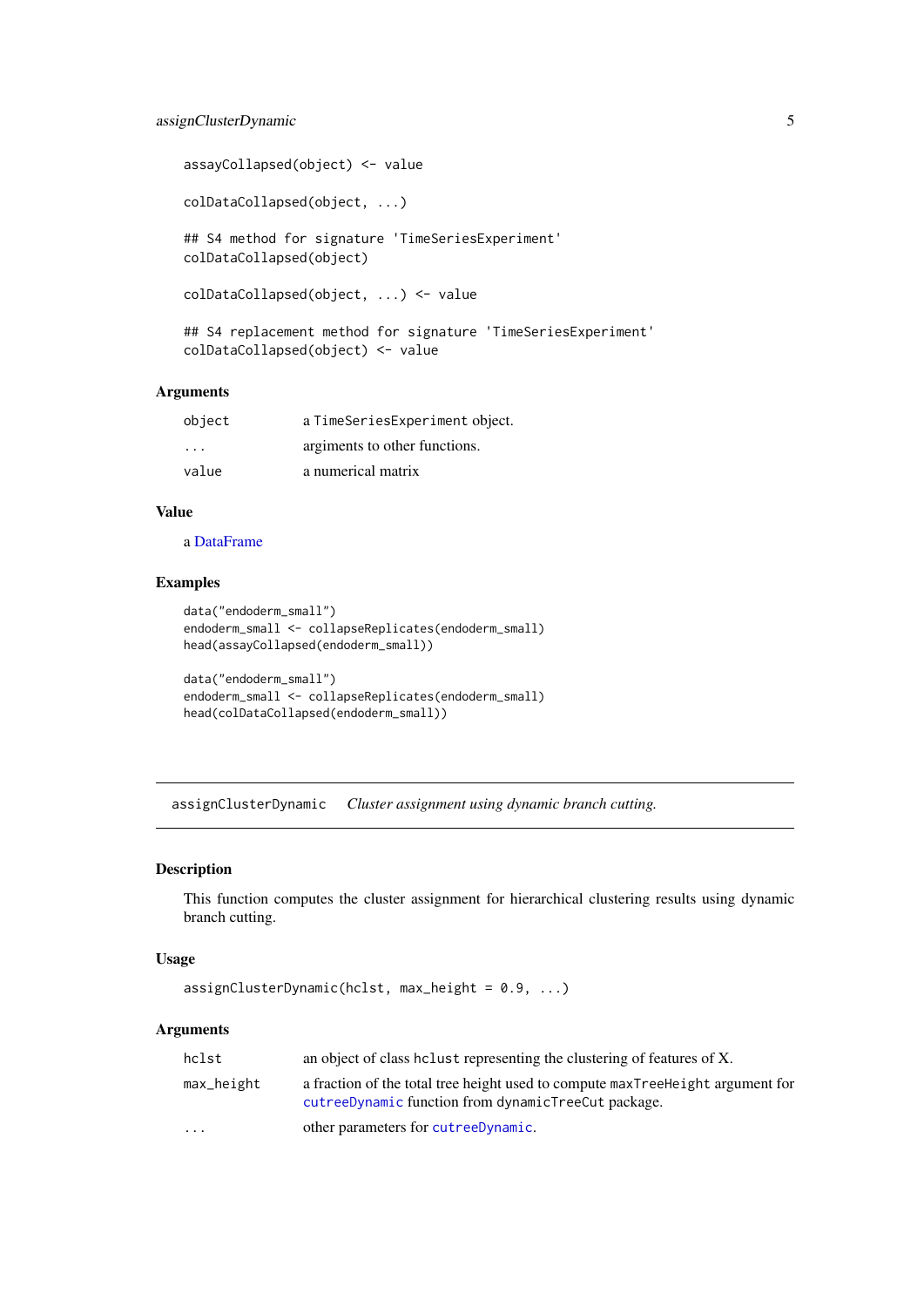<span id="page-5-0"></span>a data.frame containing cluster assignments.

<span id="page-5-1"></span>assignClusterStatic *Cluster assignment using static branch cutting.*

#### Description

This function computes the cluster assignment for hierarchical clustering results using static branch cutting.

#### Usage

```
assignClusterStatic(hclst, h = NULL, k = NULL)
```
#### Arguments

| hclst | an object of class holust representing the clustering of features of X.  |
|-------|--------------------------------------------------------------------------|
| h.    | a the fraction of the max tree height at which to cut and assign labels. |
| k     | an integer scalar or vector with the desired number of groups            |

#### Value

a data.frame containing cluster assignments.

clusterAssignment *Cluster analysis results*

#### Description

Getter methods for clusterAssignment slot of a TimeSeriesExperiment object. The slot is a list with with elements named: 'settings', 'hclust', 'cluster\_map', 'clust\_centroids' storing results from running [clusterTimeSeries](#page-7-1) function.

```
clusterAssignment(object, ...)
## S4 method for signature 'TimeSeriesExperiment'
clusterAssignment(object, name = NULL)
clusterMap(object, ...)
## S4 method for signature 'TimeSeriesExperiment'
clusterMap(object)
```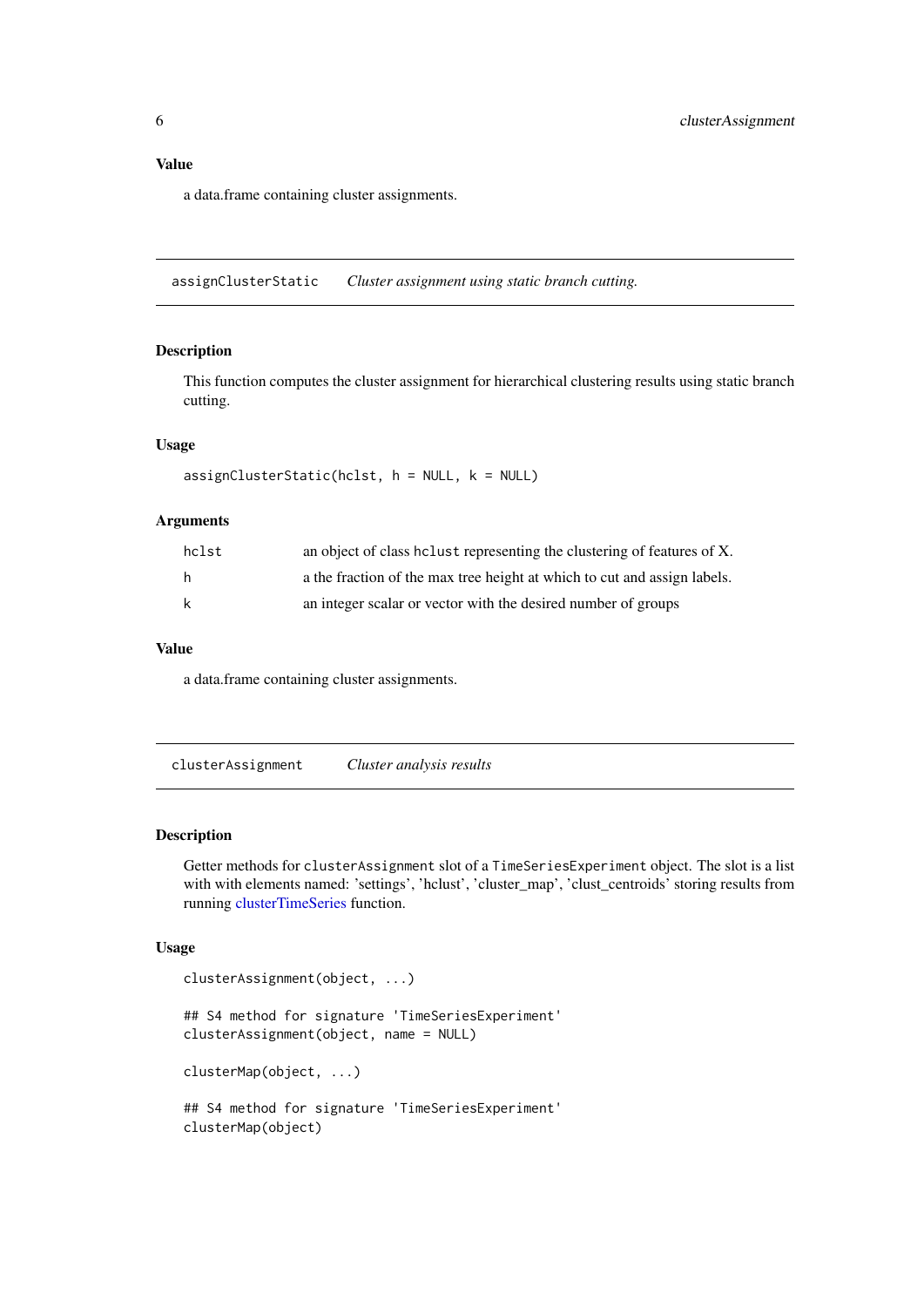#### <span id="page-6-0"></span>clusterData 7 and 2008 and 2008 and 2008 and 2008 and 2008 and 2008 and 2008 and 2008 and 2008 and 2008 and 20

#### Arguments

| object | a TimeSeriesExperiment object.                                                                                                              |
|--------|---------------------------------------------------------------------------------------------------------------------------------------------|
| .      | argiments to other functions.                                                                                                               |
| name   | one of elements of 'clusterAssignment' slot: 'settings', 'hclust', 'cluster_map',<br>'clust centroids'. If NULL, all elements are returned. |

# Value

a data.frame

#### Examples

```
data("endoderm_small")
endoderm_small <- clusterTimeSeries(endoderm_small)
clusterAssignment(endoderm_small, name = 'settings')
head(clusterAssignment(endoderm_small, name = 'final_cluster_map'))
head(clusterAssignment(endoderm_small, name = 'clust_centroids'))
```
<span id="page-6-1"></span>clusterData *Cluster time series data.*

#### Description

Perform cluster assignment using hierarchical clustering and static or dynamic branch cutting. If 'subset' is specified the clsutering is performed on the subset of the data, and the rest of the rows are assigned based on the distances to the centroids of computed clusters.

#### Usage

```
clusterData(X, dist = "euclidean", dynamic = FALSE,
 hclust_params = list(), static_cut_params = list(h = 0.5),
 dynamic-cut_params = list(max_height = 0.9))
```
#### Arguments

| X                  | a data matrix or data frame where rows are time series.               |  |
|--------------------|-----------------------------------------------------------------------|--|
| dist               | the distance metric for the dissimilarity used for clustering.        |  |
| dynamic            | whether dynamic branch cutting should be done for cluster assignment. |  |
| hclust_params      | parameters for holast function.                                       |  |
| static_cut_params  |                                                                       |  |
|                    | parameters for assignClusterStatic.                                   |  |
| dynamic_cut_params |                                                                       |  |
|                    | parameters for assignClusterDynamic.                                  |  |

#### Value

a list with the hclust object, as well as clust\_map and clust\_centroids data.frames.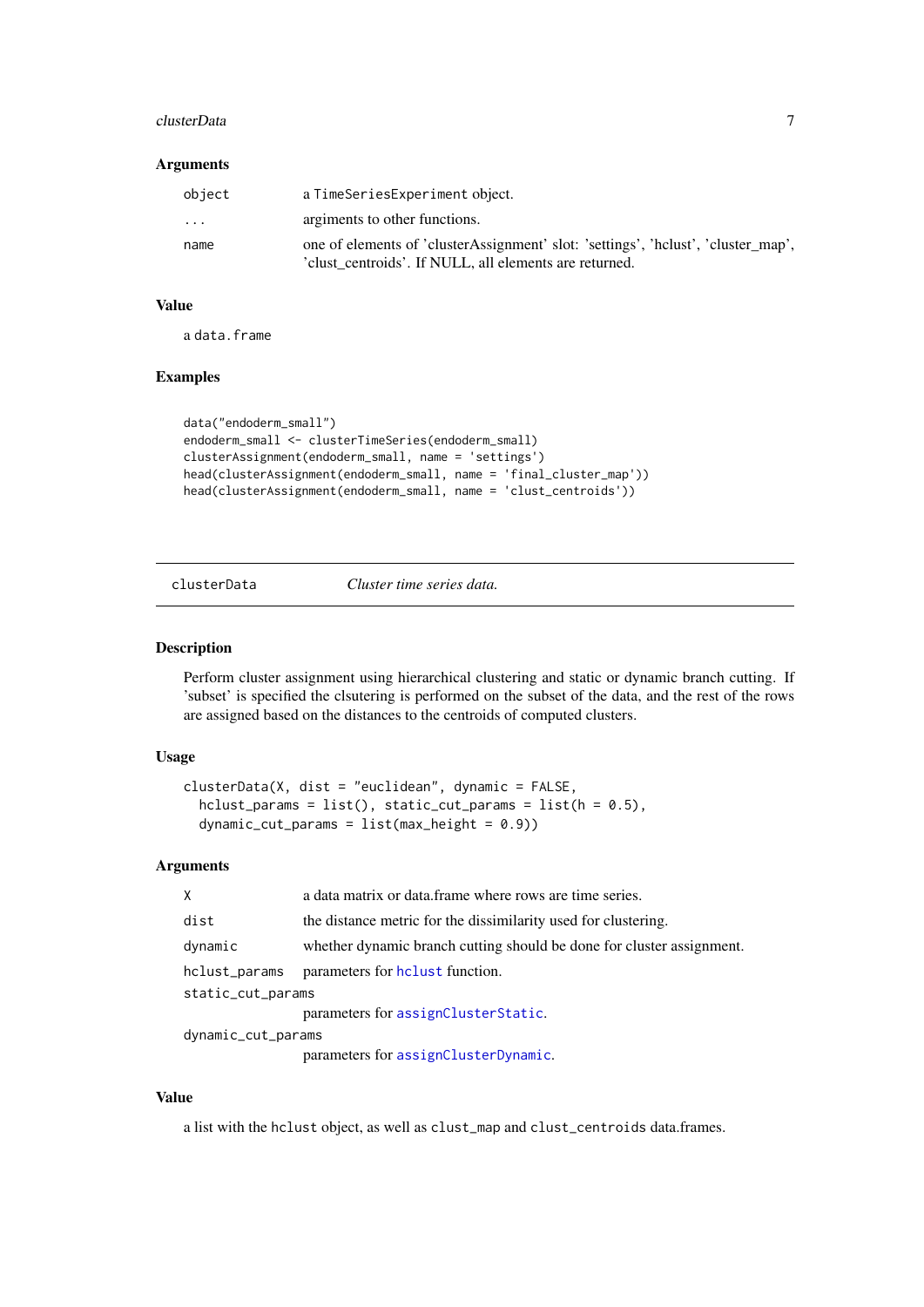# Examples

```
data("endoderm_small")
endoderm_small <- normalizeData(endoderm_small)
X <- SummarizedExperiment::assays(endoderm_small)$norm
clust_res <- clusterData(X)
head(clust_res$clust_centroids)
head(clust_res$clust_map)
```
<span id="page-7-1"></span>clusterTimeSeries *Cluster time series features.*

# Description

Find the cluster assignment for timecourse features. Clustering computed for top "n.top.feat" features most variable over time in each of the selected "groups" using time-series expression (collpased over replicates). The cluster assignment of the remaining genes is based on the distance to the closest cluster centroid previously obtained. Hierarchical clustering is performed and both static and dynamic branch cutting algorithm are available for assigning cluster membership.

#### Usage

```
clusterTimeSeries(object, n.top.feat = 1000, groups.selected = "all",
  lambda = c(0.5, 0.25), clust.params = list()
```
#### Arguments

| object          | A TimeSeriesExperiment object                                                                                                                                                                                      |  |
|-----------------|--------------------------------------------------------------------------------------------------------------------------------------------------------------------------------------------------------------------|--|
| n.top.feat      | A number of top most variable time-course features to use for clustering.                                                                                                                                          |  |
| groups.selected |                                                                                                                                                                                                                    |  |
|                 | One or multiple groups from object@group to take into account when aggre-<br>gating time-course features.                                                                                                          |  |
| lambda          | Weights for each lag difference, for time-course data. Length of lambda speci-<br>fies number of lags to include. By default lag of order one and two are included<br>with coefficients 0.5 and 0.25 respectively. |  |
| clust.params    | A list contating arguments for hierarchical clustering. For details see cluster Data.                                                                                                                              |  |

# Value

a TimeSeriesExperiment object with cluster assignment stored in cluster.map slot.

```
data("endoderm_small")
endoderm_small <- clusterTimeSeries(endoderm_small)
head(clusterMap(endoderm_small))
```
<span id="page-7-0"></span>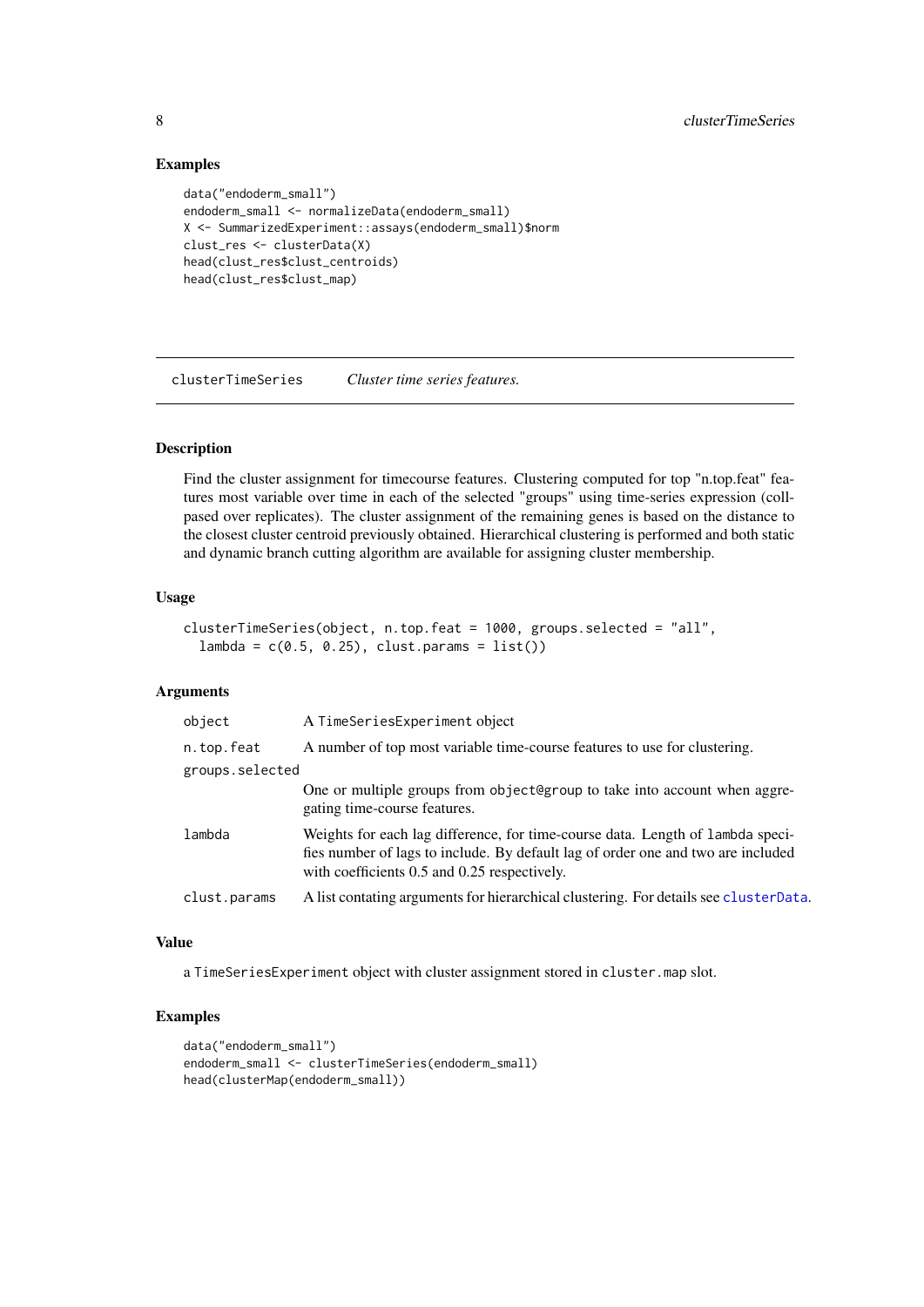<span id="page-8-0"></span>colData<-,TimeSeriesExperiment,ANY-method *Column data for* TimeSeriesExperiment

#### Description

colData() slots holds information on individual samples including corresponding sample name in column 'sample' as well as time, group and replicate.

#### Usage

```
## S4 replacement method for signature 'TimeSeriesExperiment,ANY'
colData(x, ...) <- value
```
#### Arguments

| x       | a TimeSeriesExperiment object           |
|---------|-----------------------------------------|
| $\cdot$ | argiments to other functions.           |
| value   | a DataFrame with new sample information |

## Details

The setter also updates the information in timepoint, replicate and group slots and resets the time-series analysis results to NULL.

# Value

a [S4Vectors::DataFrame](#page-0-0)

# Examples

```
data("endoderm_small")
head(colData(endoderm_small))
newdf <- colData(endoderm_small)
newdf$random <- sample(ncol(endoderm_small), ncol(endoderm_small))
colData(endoderm_small) <- newdf
head(colData(endoderm_small))
```
<span id="page-8-1"></span>collapseReplicates *Collapse data over replicates.*

#### Description

This function aggregates the data over replicates, i.e. returns collapse data for each group and at each time point.

```
collapseReplicates(object, FUN = mean)
```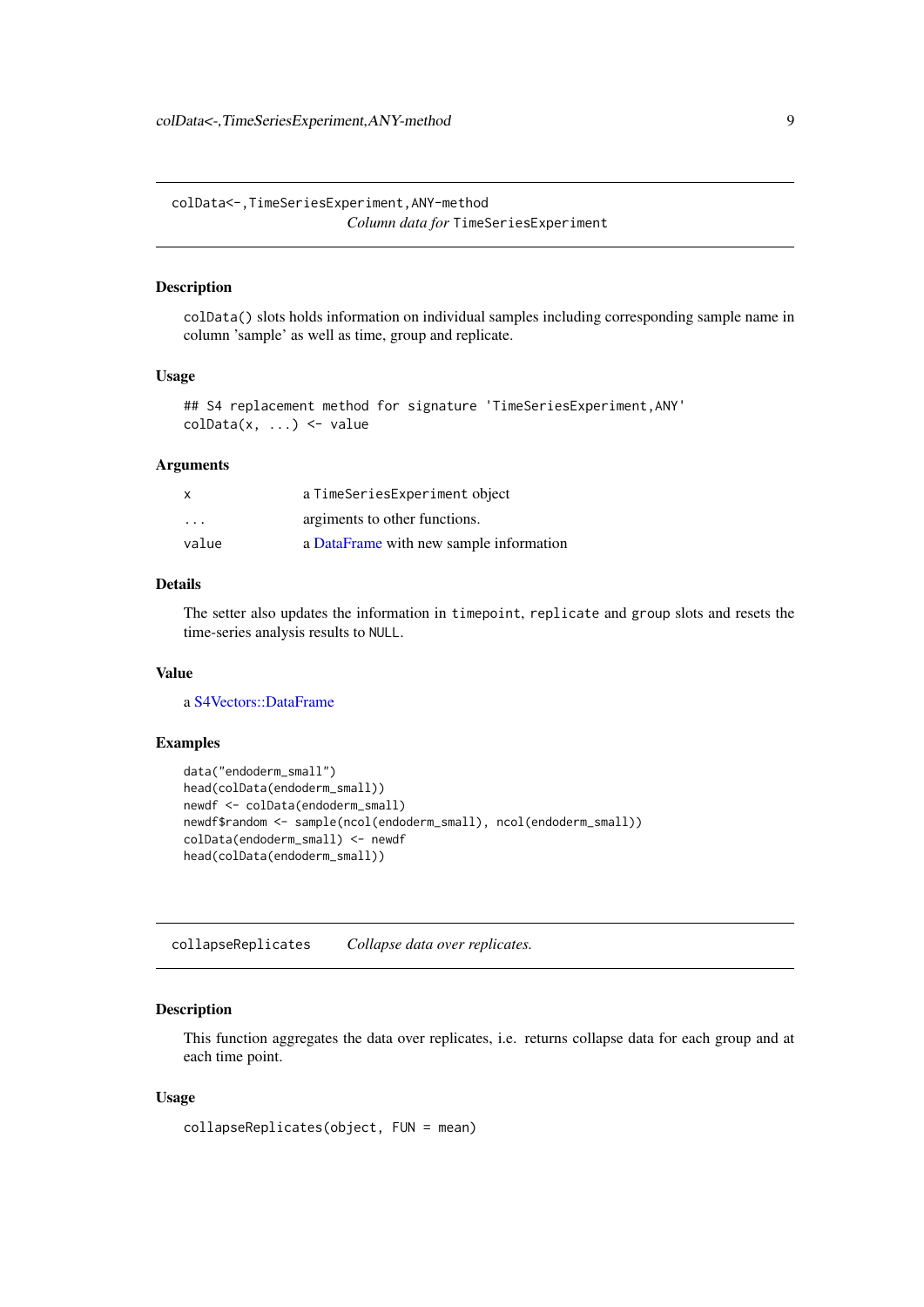<span id="page-9-0"></span>

| object | A TimeSeriesExperiment object            |
|--------|------------------------------------------|
| FUN    | the aggreagate function. Default is mean |

# Value

Returns TimeSeriesExperiment object after collapsing over replicates. Collapsed data is stored sample.data.collapsed and data.collapsed slots.

#### Examples

```
data("endoderm_small")
endoderm_small <- collapseReplicates(endoderm_small)
assayCollapsed(endoderm_small)[1:10, 1:6]
```
colnames<-,TimeSeriesExperiment-method *Row and column name getters and setters for* TimeSeriesExperiment *object.*

#### Description

colnames(), rownames() can be used to reset the dimensions, column and row names respectively. The data will be updated across all slots of TimeSeriesExperiment.

## Usage

```
## S4 replacement method for signature 'TimeSeriesExperiment'
colnames(x) <- value
```
## S4 replacement method for signature 'TimeSeriesExperiment' rownames $(x)$  <- value

#### Arguments

|       | a TimeSeriesExperiment object.                                                  |
|-------|---------------------------------------------------------------------------------|
| value | a character vector or a list of two character vectors with new dimension names. |

# Details

Setting colnames() automatically updates information in dimensionReduction slot.

# Value

a character vector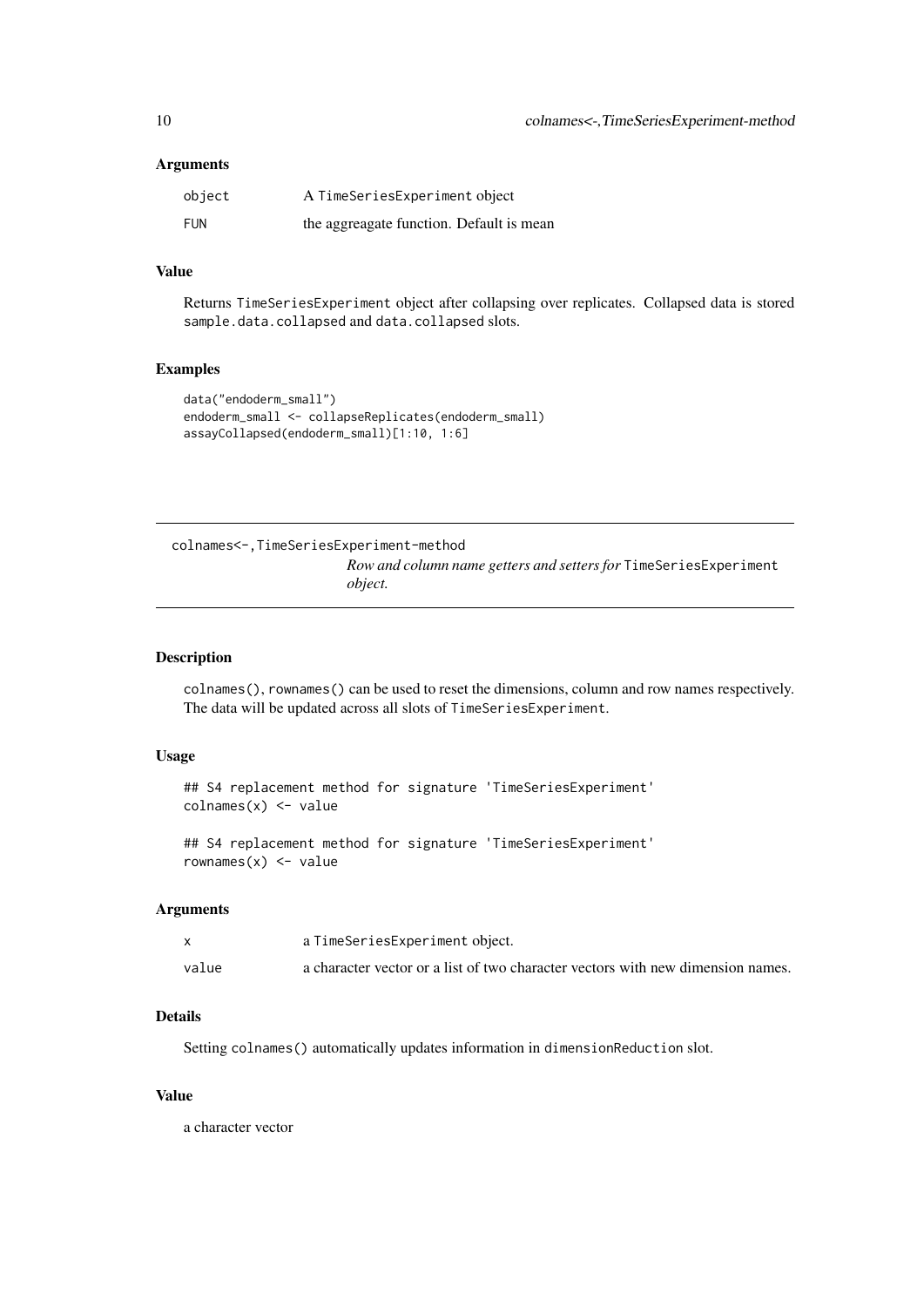#### <span id="page-10-0"></span>dataToTimeSeries 11

# Examples

```
data("endoderm_small")
head(colnames(endoderm_small))
colnames(endoderm_small) <- paste0("Smp", 1:ncol(endoderm_small))
head(colnames(endoderm_small))
```
dataToTimeSeries *Data to time-series*

# Description

Function that splits data to time series for each replicate included.

# Usage

```
dataToTimeSeries(X, timepoint, group = NULL, replicate = NULL)
```
# Arguments

|           | a data matrix or data.frame where columns correspond to samples and rows to<br>features.                                |
|-----------|-------------------------------------------------------------------------------------------------------------------------|
| timepoint | a vector of length equal to $ncol(X)$ indicating the time variable corresponding to<br>the sample (data column).        |
| group     | a vector of length equal to $ncol(X)$ indicating the group membership correspond-<br>ing to the sample (data column).   |
| replicate | a vector of length equal to $ncol(X)$ indicating the replicate variable correspond-<br>ing to the sample (data column). |

#### Value

a data.frame with ordered time series for each replicate.

```
X \leftarrow matrix(rnorm(1000), ncol = 50)group \leq rep(c("A", "B"), each = 25)
replicate \leq rep(paste0("rep", 1:5), each = 5)
time \le- rep(1:5, 10)tc <- dataToTimeSeries(X, time, replicate, group)
head(tc)
```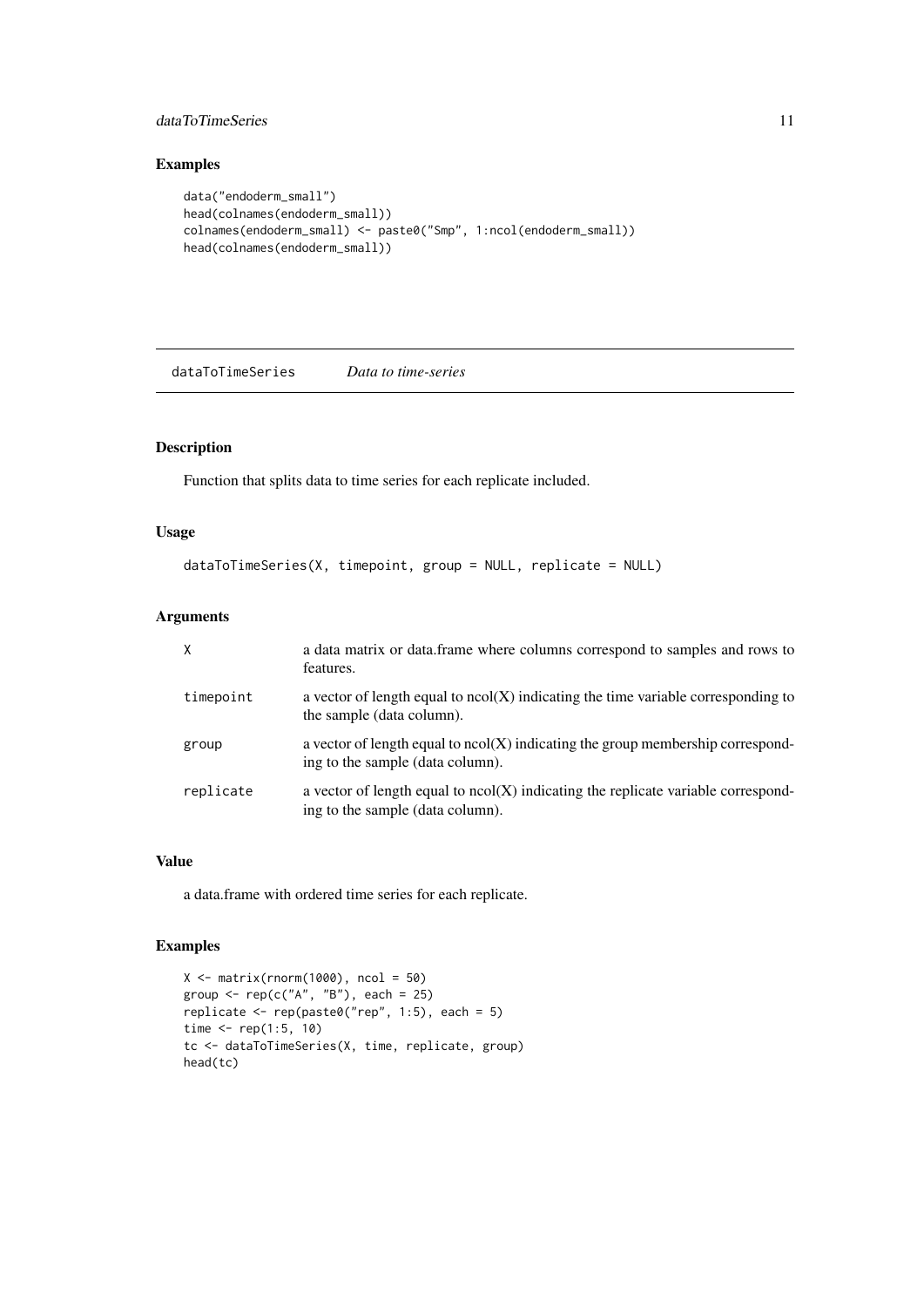#### <span id="page-11-0"></span>differentialExpression

*Differential Expression for* TimeSeriesExperiment

#### Description

Getter method for differentialExpression slot of a TimeSeriesExperiment. The slot is a list with differential expression results possibly containing elements named 'timepoint de', and 'trajectory\_de' computed with [timepointDE](#page-27-1) and [trajectoryDE](#page-30-1) functions.

### Usage

```
differentialExpression(object, ...)
```

```
## S4 method for signature 'TimeSeriesExperiment'
differentialExpression(object,
 name = NULL)
```
## Arguments

| object                  | a TimeSeriesExperiment object.                                                                                            |
|-------------------------|---------------------------------------------------------------------------------------------------------------------------|
| $\cdot$ $\cdot$ $\cdot$ | argiments to other functions.                                                                                             |
| name                    | one of elements of 'differentialExpression' slot: 'timepoint_de', 'trajectory_de'.<br>If NULL, all elements are returned. |

#### Value

a data.frame or a list of data.frames

# Examples

```
data("endoderm_small")
endoderm_small <- trajectoryDE(endoderm_small)
head(differentialExpression(endoderm_small, "trajectory_de"))
```
dimensionReduction *Dimension reduction results*

#### Description

Getter methods for dimensionReduction slot of a TimeSeriesExperiment object. The slot is a list of data.frames: 'pca\_sample', 'pca\_feature' and 'pca\_eigs' storing results from a PCA projection.

```
dimensionReduction(object, ...)
```

```
## S4 method for signature 'TimeSeriesExperiment'
dimensionReduction(object, name = NULL)
```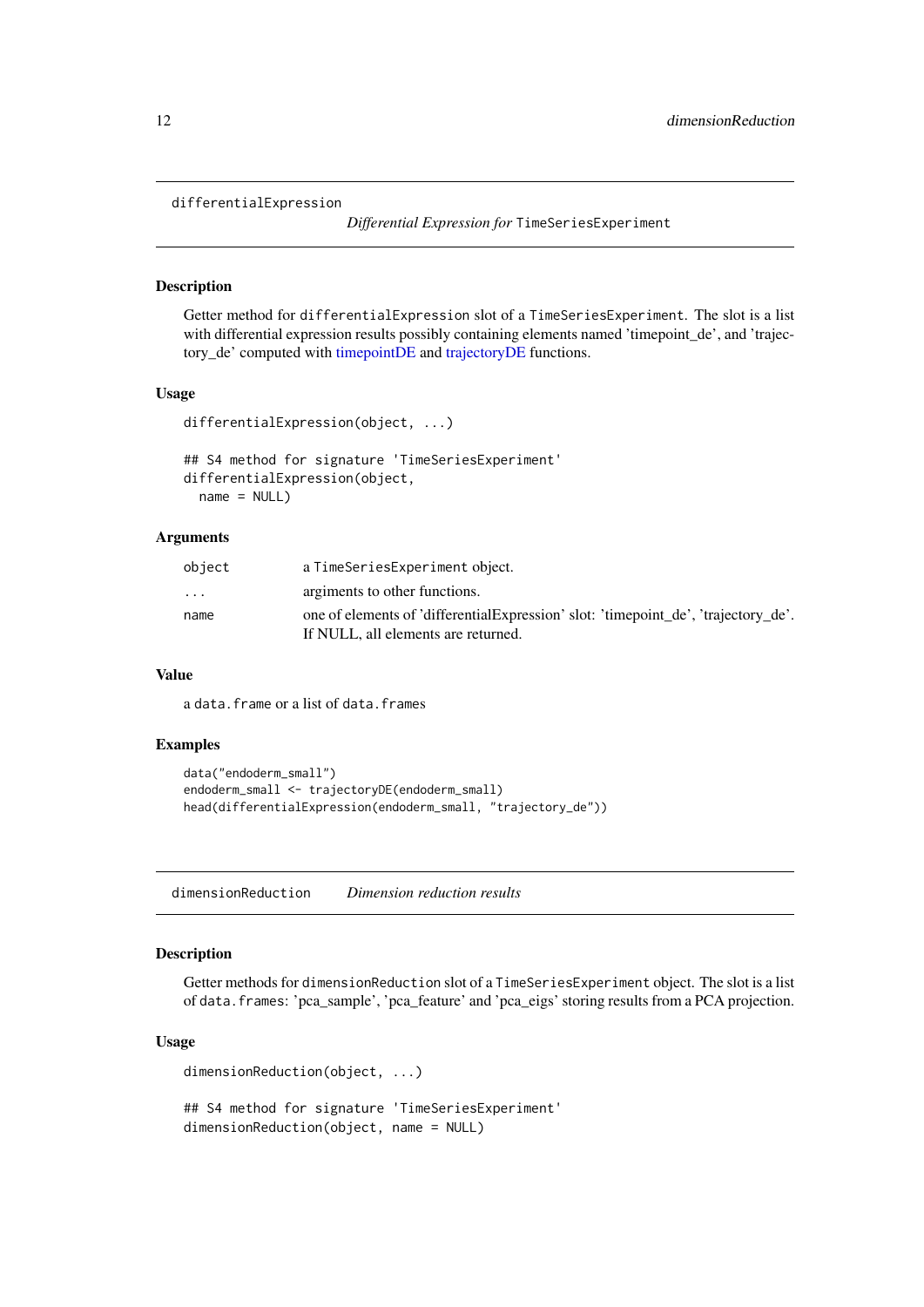<span id="page-12-0"></span>

| object  | a TimeSeriesExperiment object.                                                                                                                                |
|---------|---------------------------------------------------------------------------------------------------------------------------------------------------------------|
| $\cdot$ | argiments to other functions.                                                                                                                                 |
| name    | one of elements of 'dimensionReduction' slot: 'pca_sample', 'pca_feature' and<br>pca_eigs' for returning the entire list. If NULL, all elements are returned. |

# Value

a data.frame or a list of data.frames

#### Examples

```
data("endoderm_small")
endoderm_small <- runPCA(endoderm_small)
head(dimensionReduction(endoderm_small, "pca_sample")[, 1:3])
```
endoderm\_small *Endoderm differentiation*

# Description

A 'TimeSeriesExperiment' object contating gene expression data, feature and sample data from a study by Blake et al. "A Comparative Study Of Endoderm Differentiation In Humans And Chimpanzees". Here we include only a small fraction of the data including top 250 most variable genes, to serve as a toy exapmle for TimeSeriesExperiment.

#### Usage

```
data(endoderm_small)
```
#### Format

A TimeSeriesExperiment object

#### Source

<https://www.ncbi.nlm.nih.gov/geo/query/acc.cgi?acc=GSE98411>

# References

Blake et al. (2017) [\(bioRxiv\)](https://www.biorxiv.org/content/early/2017/05/09/135442)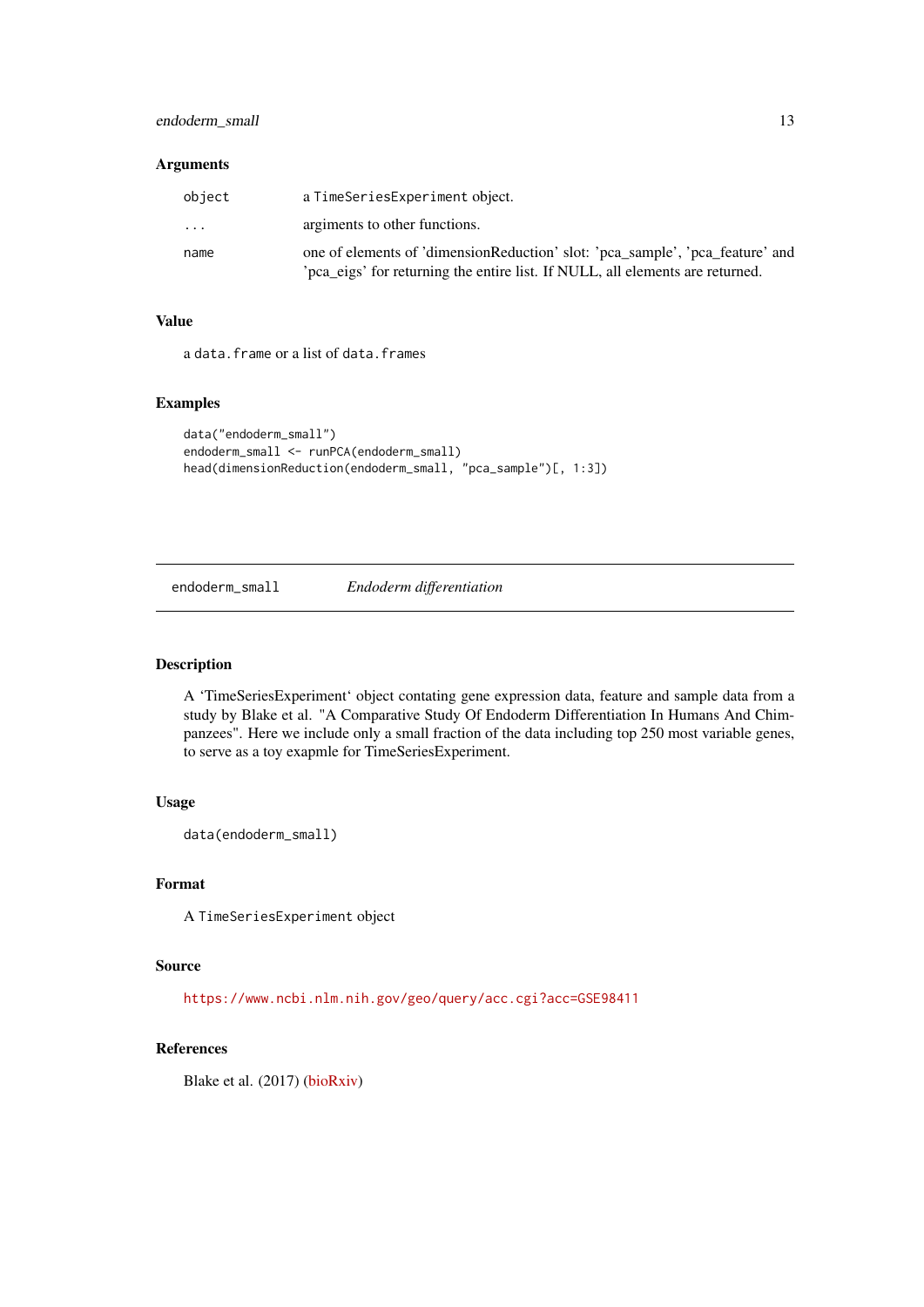<span id="page-13-0"></span>filterFeatures *Filter features*

# Description

Filters TimeSeriesExperiment object to keep only chosen features. All relevant slots are updates.

# Usage

filterFeatures(object, features)

# Arguments

| object   | TimeSeriesExperiment object |
|----------|-----------------------------|
| features | features (genes) to keep    |

# Details

The slots for collapsed data and time series formatted data are filtered accordingly, but dimensionReduction, clusterAssignment and differentialExpression are reset to NULL as different set of features would output in different results.

#### Value

"TimeSeriesExperiment" object

#### Examples

```
data("endoderm_small")
features <- 1:100
endoderm_small <- filterFeatures(endoderm_small, features)
endoderm_small
```
groups *Group information*

#### Description

Group information

```
groups(object, ...)
## S4 method for signature 'TimeSeriesExperiment'
groups(object)
groups(object, ...) <- value
## S4 replacement method for signature 'TimeSeriesExperiment'
groups(object) <- value
```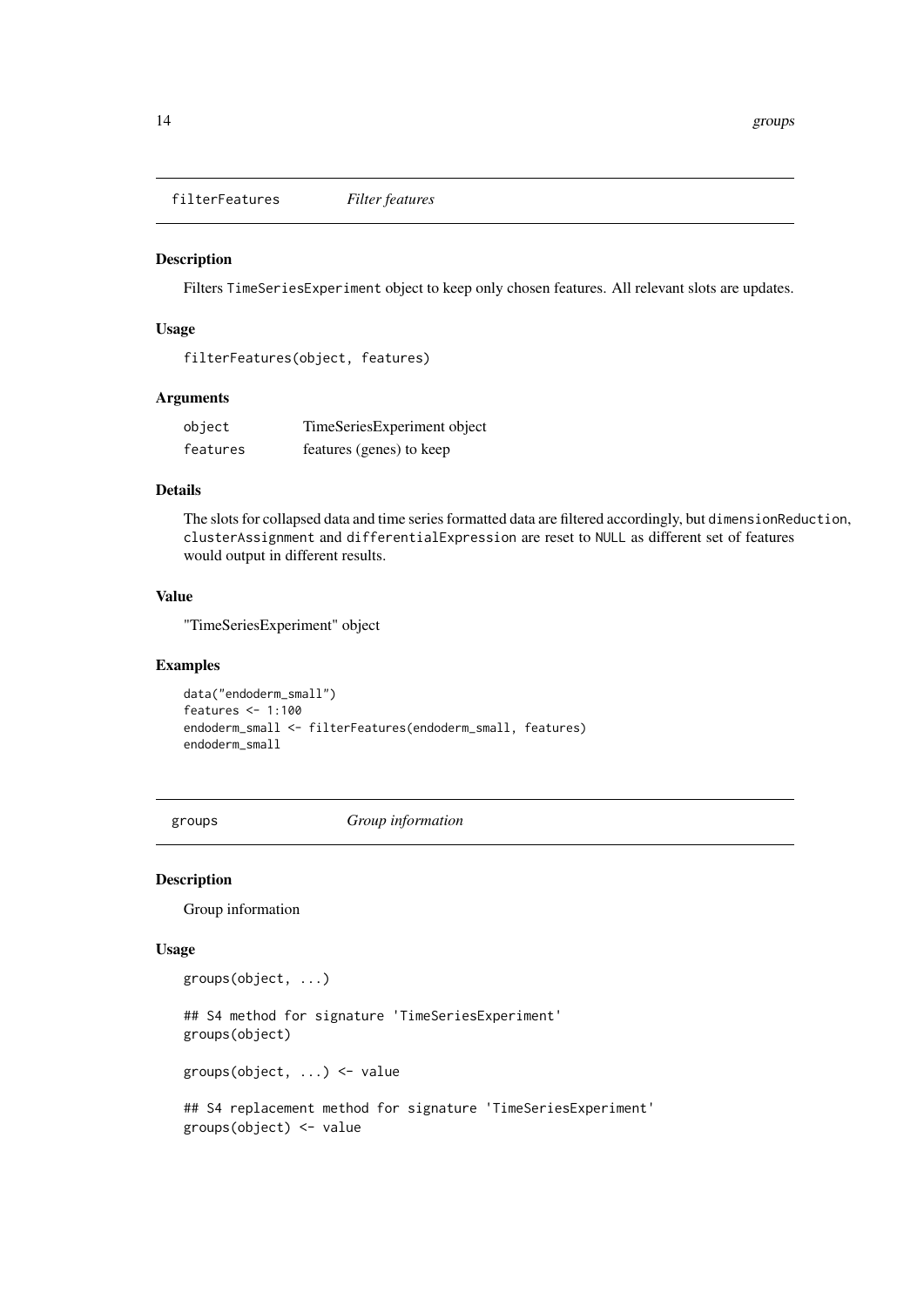#### <span id="page-14-0"></span>makeTimeSeries 15

#### Arguments

| object  | a TimeSeriesExperiment object.               |
|---------|----------------------------------------------|
| $\cdot$ | argiments to other functions.                |
| value   | a character vector with new group membership |

### Value

a character vector

#### Examples

```
data("endoderm_small")
head(groups(endoderm_small))
groups(endoderm_small) <- sample(c("A", "B"),
    ncol(endoderm_small), replace = TRUE)
head(groups(endoderm_small))
```
makeTimeSeries *Convert data to time-series*

#### Description

This function converts the wide data matrix to time-course long data.frame format where each row gives data values over time (at each time point) for each feature, group, and replicate.

# Usage

```
makeTimeSeries(object, feature.trans.method = "var_stab",
 var.stabilize.method = "asinh")
```
# Arguments

object A TimeSeriesExperiment object

feature.trans.method

Method for feature normalization. Default "none". Currently supports only "none" (no transformation), "scale\_feat\_sum" (scaling by feature sum), or "var\_stab" (variance stabilization). Default is "var\_stab".

var.stabilize.method

Method for variance stabilization (VST). Currently, supports "none" (no VST), "log1p" (log plus one), "asinh" (inverse hyperbolic sine) or "deseq" ([varianceStabilizingTransformation](#page-0-0) function from DESeq2 package). Default is "log1p".

# Value

Returns TimeSeriesExperiment object after conversion to time-course format. Converted data is stored in timecourse.data slot.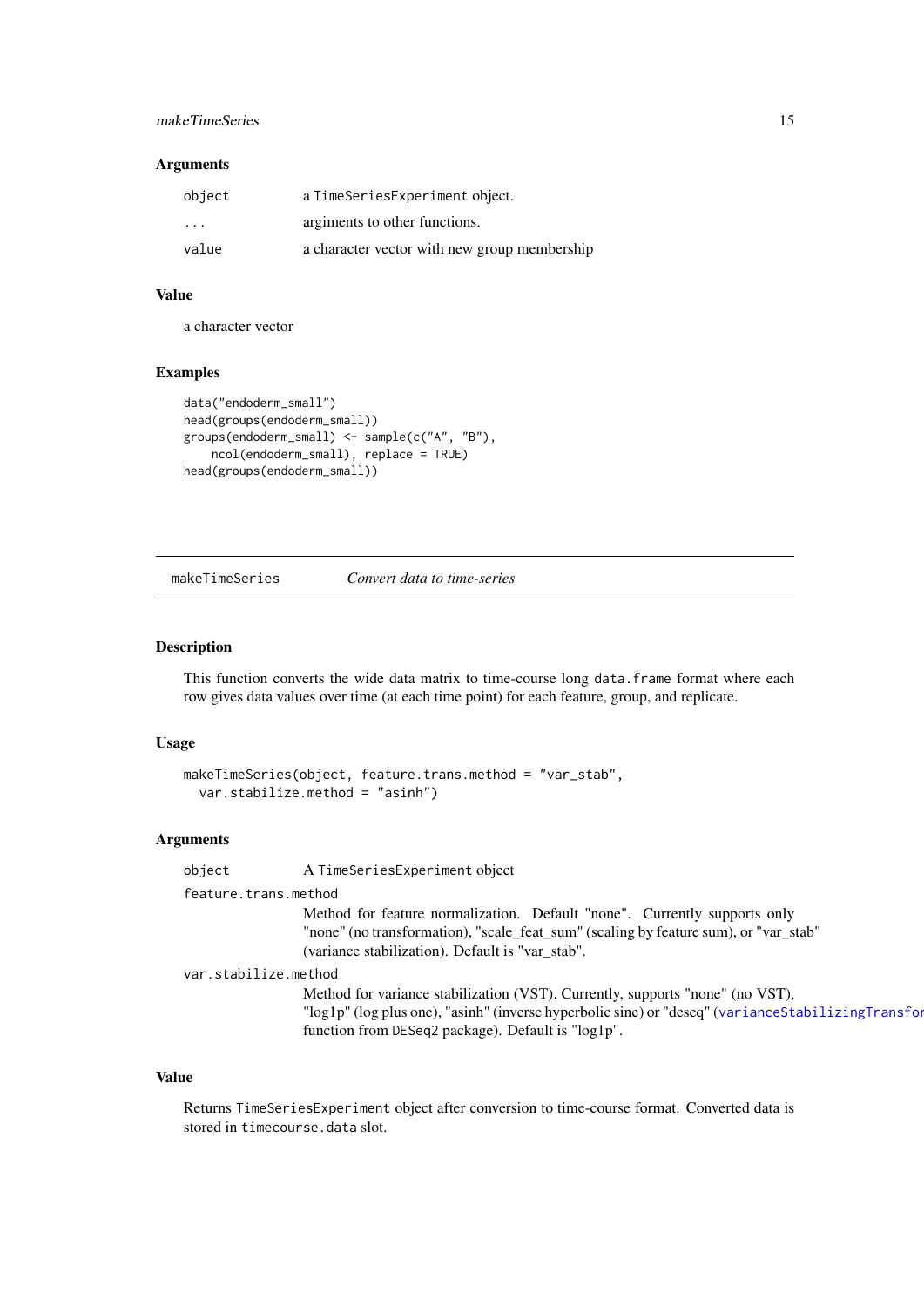# Examples

```
data("endoderm_small")
endoderm_small <- makeTimeSeries(endoderm_small)
names(timeSeries(endoderm_small))
head(timeSeries(endoderm_small)[[1]])
```
makeTimeSeriesExperimentFromExpressionSet *TimeSeriesExperiment constructor from ExpressionSet*

#### Description

TimeSeriesExperiment constructor initializes the TimeSeriesExperiment object from ExpressionSet and populates the time, replicate, and group slots.

# Usage

```
makeTimeSeriesExperimentFromExpressionSet(eset, timepoint = NULL,
 group = NULL, replicate = NULL)
```
#### Arguments

| eset      | ExpressionSet object                                                                                                                                                                                           |
|-----------|----------------------------------------------------------------------------------------------------------------------------------------------------------------------------------------------------------------|
| timepoint | a vector indicating time point at which each sample was collected or a character<br>string equal to one of the column names of a supplied ExpressionSet.                                                       |
| group     | a vector indicating a group membership for each sample or a character string<br>equal to one of the column names of a supplied Expression Set If not specified,<br>the group is set to $'G1'$ for each sample. |
| replicate | a vector indicating a replicate id of each sample or a character string equal to one<br>of the column names of a supplied Expression Set If not specified, the replicate<br>is set to 'R1' for each sample.    |

#### Details

TimeSeriesExperiment is an extension of SummarizedExperiment class.

# Value

Returns an initialized TimeSeriesExperiment object.

```
raw <- matrix(runif(3000), ncol = 30)
pheno.data <- data.frame(
  time = rep(rep(1:5, each = 3), 2),replicate = rep(1:3, 10),group = rep(1:2, each = 15))feature.data <- data.frame(
   feature = paste0("F", 1:100)
)
```
<span id="page-15-0"></span>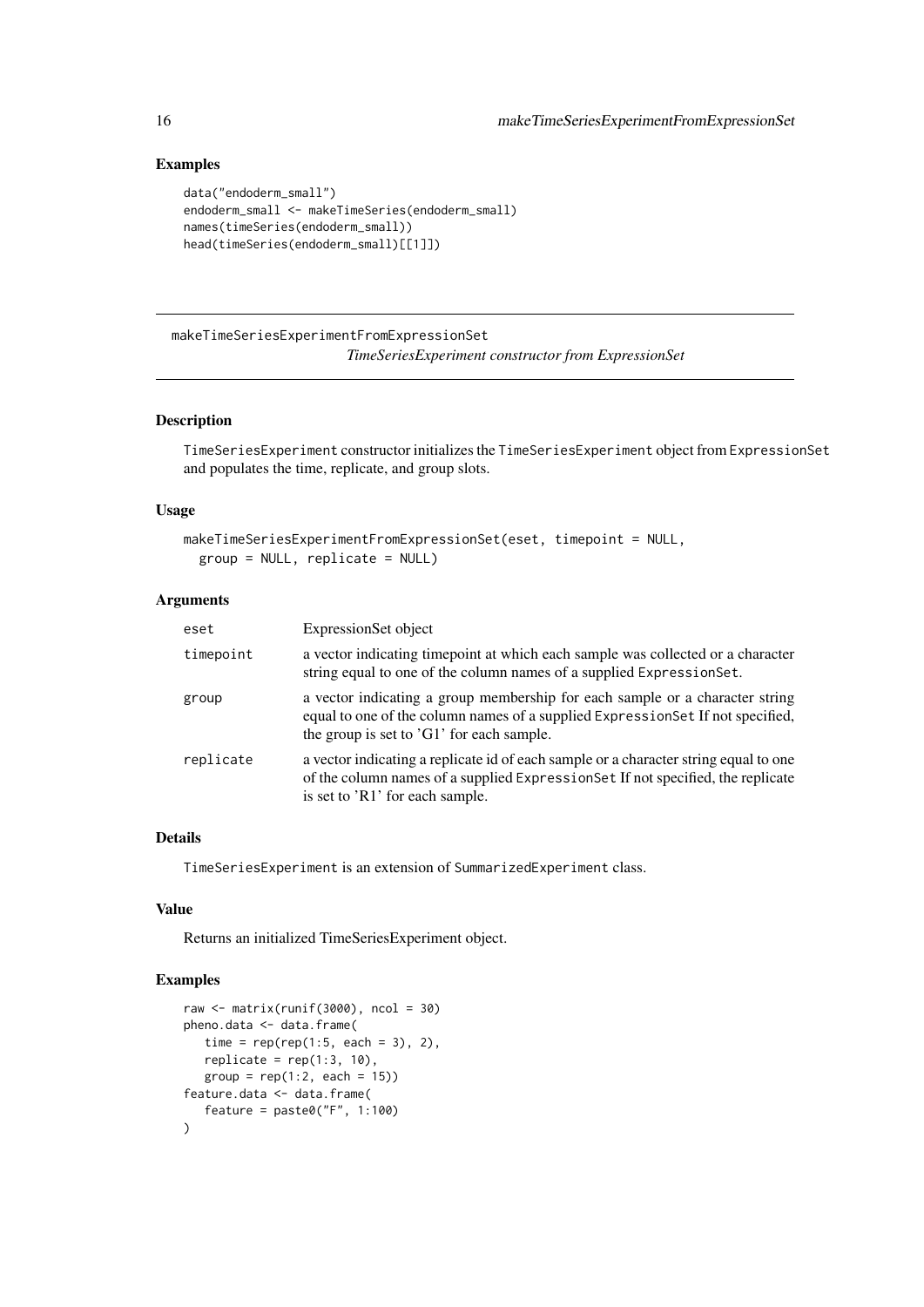<span id="page-16-0"></span>makeTimeSeriesExperimentFromSummarizedExperiment 17

```
## Not run:
   library(Biobase)
    test_eset <- ExpressionSet(
         raw, phenoData = AnnotatedDataFrame(pheno.data),
         featureData = AnnotatedDataFrame(feature.data))
    test_TimeSeriesExperiment <- makeTimeSeriesExperimentFromExpressionSet(
       test_eset, timepoint = "time", group = "group",
       replicate = "replicate")
    test_TimeSeriesExperiment
## End(Not run)
```
makeTimeSeriesExperimentFromSummarizedExperiment *TimeSeriesExperiment constructor from SummarizedExperiment*

#### Description

TimeSeriesExperiment constructor initializes the object from [SummarizedExperiment::SummarizedExperiment](#page-0-0) and populates the time, replicate, and group slots.

#### Usage

```
makeTimeSeriesExperimentFromSummarizedExperiment(se, timepoint = NULL,
 group = NULL, replicate = NULL)
```
#### Arguments

| se        | SummarizedExperiment::SummarizedExperiment object                                                                                                                                                                  |
|-----------|--------------------------------------------------------------------------------------------------------------------------------------------------------------------------------------------------------------------|
| timepoint | a vector indicating time point at which each sample was collected or a character<br>string equal to one of the column names of a supplied SummarizedExperiment.                                                    |
| group     | a vector indicating a group membership for each sample or a character string<br>equal to one of the column names of a supplied SummarizedExperiment If not<br>specified, the group is set to 'G1' for each sample. |
| replicate | a vector indicating a replicate id of each sample or a character string equal to<br>one of the column names of a supplied SummarizedExperiment If not specified,<br>the replicate is set to 'R1' for each sample.  |

#### Details

TimeSeriesExperiment is an extension of SummarizedExperiment class.

# Value

Returns an initialized TimeSeriesExperiment object.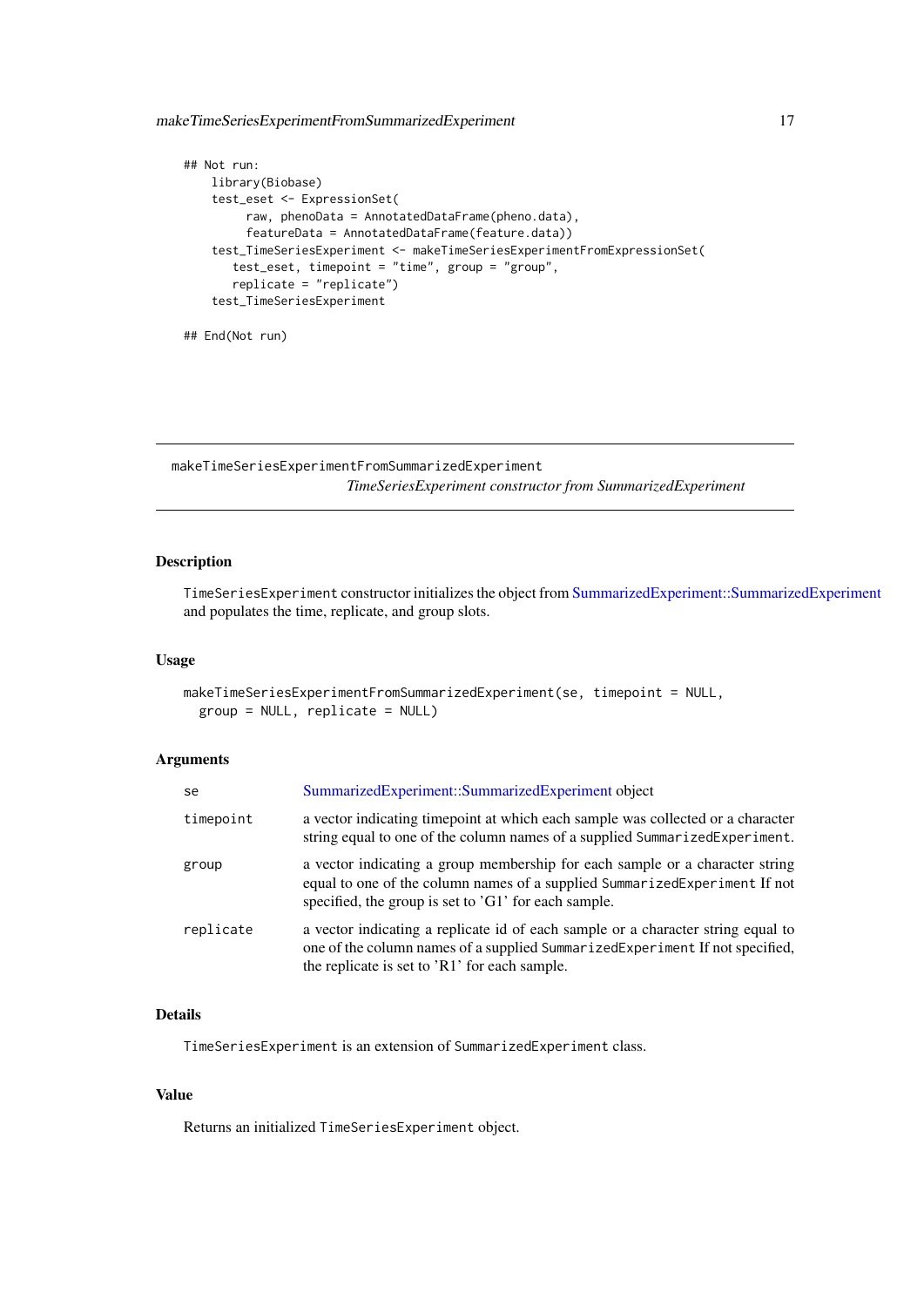## Examples

```
raw <- matrix(runif(3000), ncol = 30)
pheno.data <- data.frame(
  time = rep(rep(1:5, each = 3), 2),
  replicate = rep(1:3, 10),group = rep(1:2, each = 15))feature.data <- data.frame(
  feature = paste@("F", 1:100))
test_sumexp <- SummarizedExperiment::SummarizedExperiment(
  assays = list(counts = raw),
  rowData = feature.data, colData = pheno.data)
test_TimeSeriesExperiment <-
makeTimeSeriesExperimentFromSummarizedExperiment(
   test_sumexp, timepoint = "time", group = "group",
   replicate = "replicate")test_TimeSeriesExperiment
```
meltMatrix *Melt data matrix.*

# Description

Convert data matrix to a long format

#### Usage

meltMatrix(X)

# Arguments

X a data matrix.

#### Value

a data matrix in a long format.

```
Z <- matrix(rnorm(100), 20)
Z.m <- meltMatrix(Z)
head(Z.m)
```
<span id="page-17-0"></span>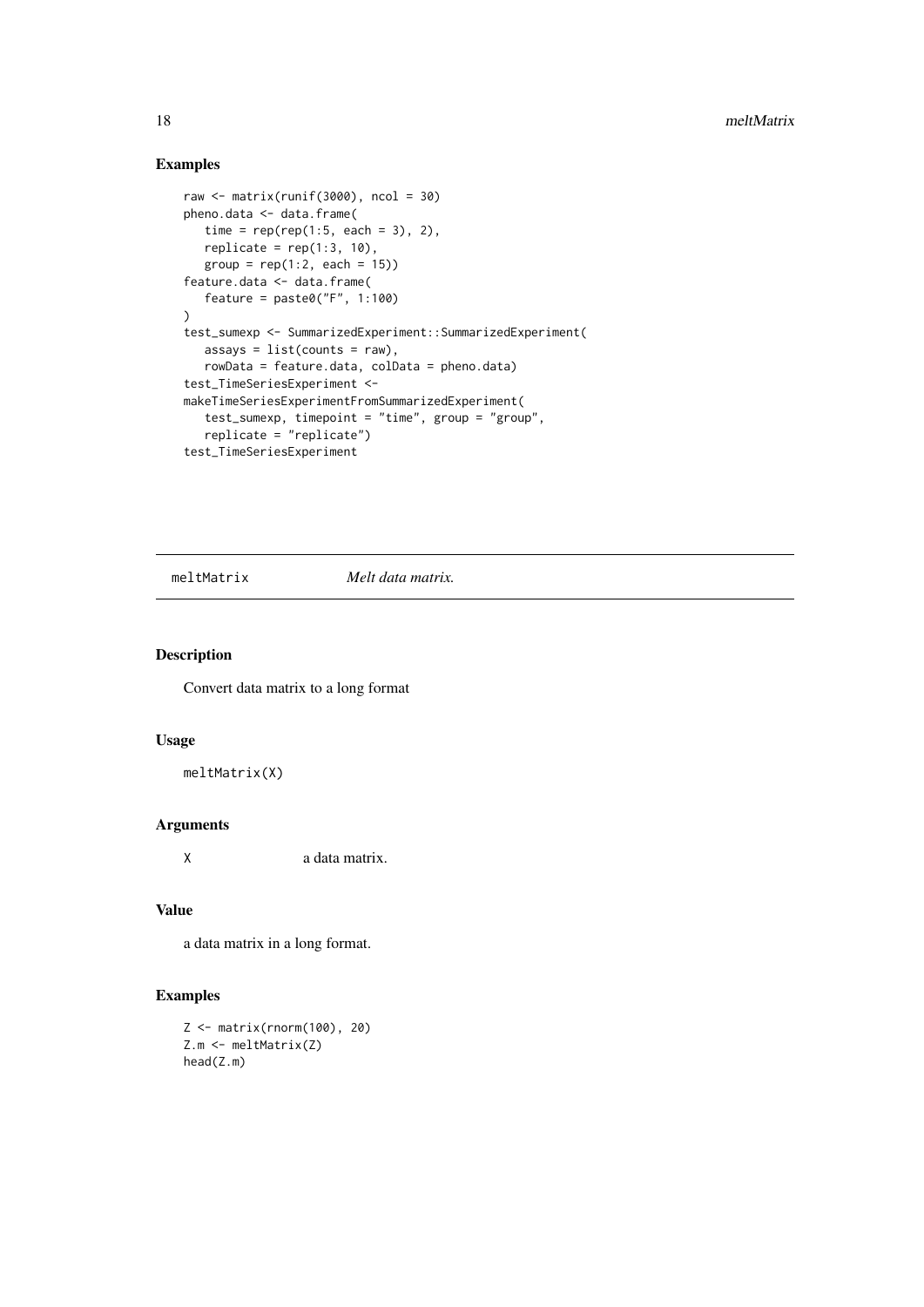<span id="page-18-0"></span>normalizeData *Normalize Data*

#### Description

Normalize data the assay data.

#### Usage

```
normalizeData(object, sample.norm.method = "scale_common_factor",
  column.scale.factor = 1e+06)
```
## Arguments

object A TimeSeriesExperiment object or a data matrix/data frame. sample.norm.method Method for sample normalization. Currently supports only scaling to a common factor, "scale\_common\_factor" which with column.scale.factor =  $1e+06$  is equivalent to CPM normalization.

column.scale.factor

Sets the scale factor for sample-level normalization

#### Value

Returns TimeSeriesExperiment object after normalization. Normalized data is stored data slot.

#### Examples

```
data("endoderm_small")
names(assays(endoderm_small))
endoderm_small <- normalizeData(endoderm_small)
assays(endoderm_small)$norm[1:10, 1:6]
```
<span id="page-18-1"></span>pathwayEnrichment *Pathway enrichment testing.*

#### Description

This is a wrapper around [goana](#page-0-0) function from limma package for testing over-representation of gene ontology (GO) terms or KEGG pathways in sets of genes.

```
pathwayEnrichment(object, features, species, feature_column = "feature",
 universe = NULL, clustered = TRUE, kegg = FALSE,
 ontology = c("BP", "CC", "MF"), fltr_DE = 0.1, fltr_N = 500,
  fltr_P.DE = 0.05, ...
```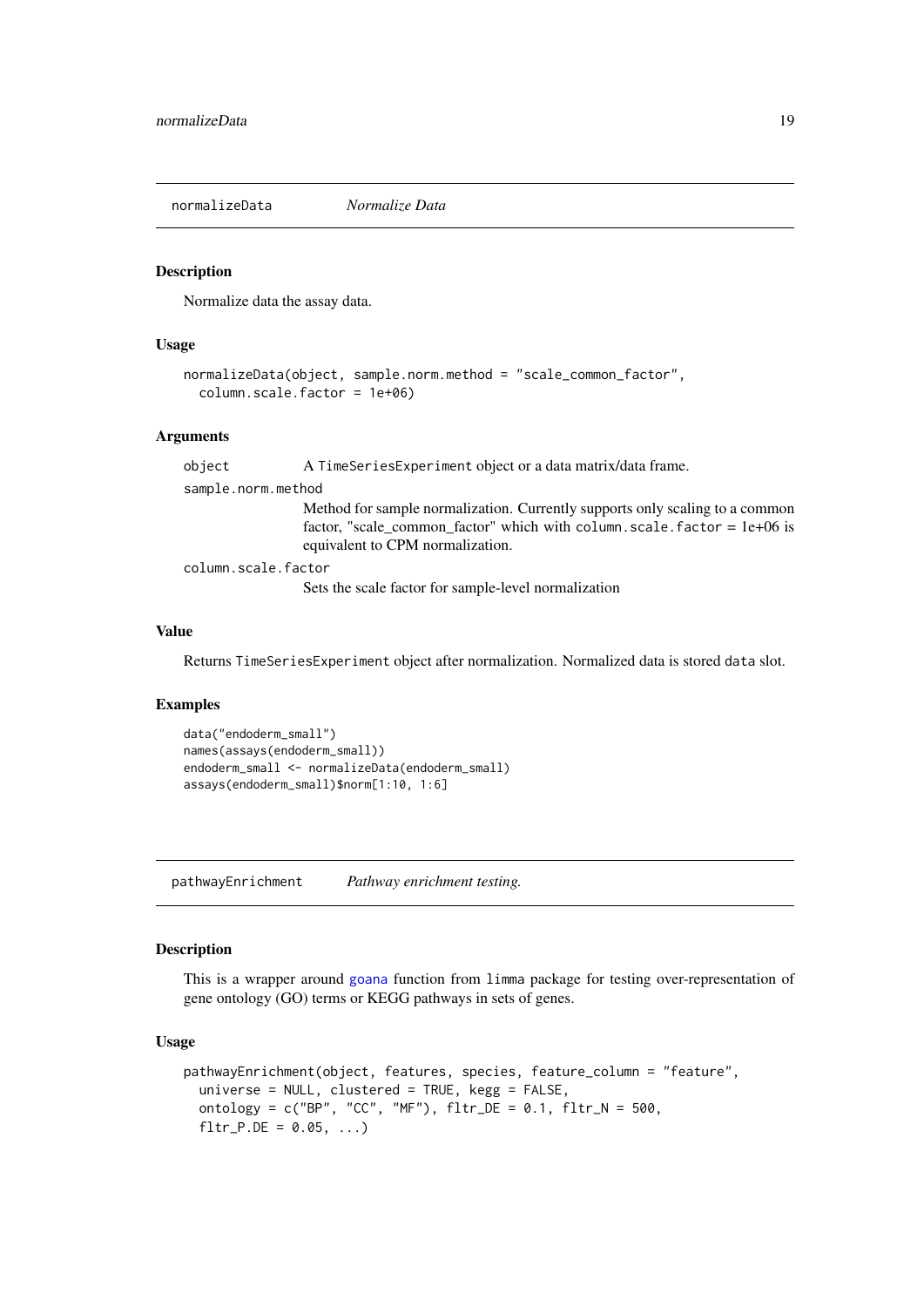| object         | A TimeSeriesExperiment object.                                                                                                                                                                                                                      |
|----------------|-----------------------------------------------------------------------------------------------------------------------------------------------------------------------------------------------------------------------------------------------------|
| features       | A vector of ENTREZID for enrichment testing.                                                                                                                                                                                                        |
| species        | A character string specifying the species. See goana for details.                                                                                                                                                                                   |
| feature_column | the feature column in 'feature.data' slot holding ENTREZIDs, by deafult the<br>'feature' column.                                                                                                                                                    |
| universe       | A vector of genes in the universe. By default all the genes in the 'raw.data' slot.                                                                                                                                                                 |
| clustered      | Whether features should be grouped based on cluster assignment (stored in<br>object@cluster.features\$cluster_map) and tested as separate sets.                                                                                                     |
| kegg           | Whether KEGG pathways should be used instead of gene ontology (GO)                                                                                                                                                                                  |
| ontology       | character vector of ontologies to be included in output. Elements should be one<br>or more of "BP", "CC" or "MF".                                                                                                                                   |
| $fltr$ DE      | A scalar fraction of the number of genes in tested set to use as a threshold for<br>filtering genes based on "DE" column (the number of genes in the DE set).<br>Default is 0.1, i.e. at least 0.1 genes in the set must be present in the pathway. |
| fltr_N         | A number of genes used as a threshold to filter out all pathway terms of size<br>greater than the threshold. Default is 500.                                                                                                                        |
| fltr_P.DE      | A p-value threshold to filter out terms in the enrichment results. Default is 0.05.                                                                                                                                                                 |
| $\ddots$       | other parameters for goana or limma:: kegga().                                                                                                                                                                                                      |
|                |                                                                                                                                                                                                                                                     |

### Value

a data. frame or list of data. frames with enrichment results.

## Examples

```
data("endoderm_small")
selected_genes <- c('114299', '2825', '3855', '221400', '7941',
                    '6164', '1292', '6161', '6144', '23521')
enrich_res <- pathwayEnrichment(
  object = endoderm_small, clustered = FALSE,
  features = selected_genes,
  species = "Hs", ontology = "BP", fltr_DE = 0,fltr_N = Inf, fltr_P.DE = 0.05)head(enrich_res)
```
plotEnrichment *Plot enrichment results.*

# Description

Plotting top most enriched terms found with DE methods and tested for overrepresentation in GO/KEGG db using goana/kegga from limma package.

```
plotEnrichment(enrich, n_max = 15)
```
<span id="page-19-0"></span>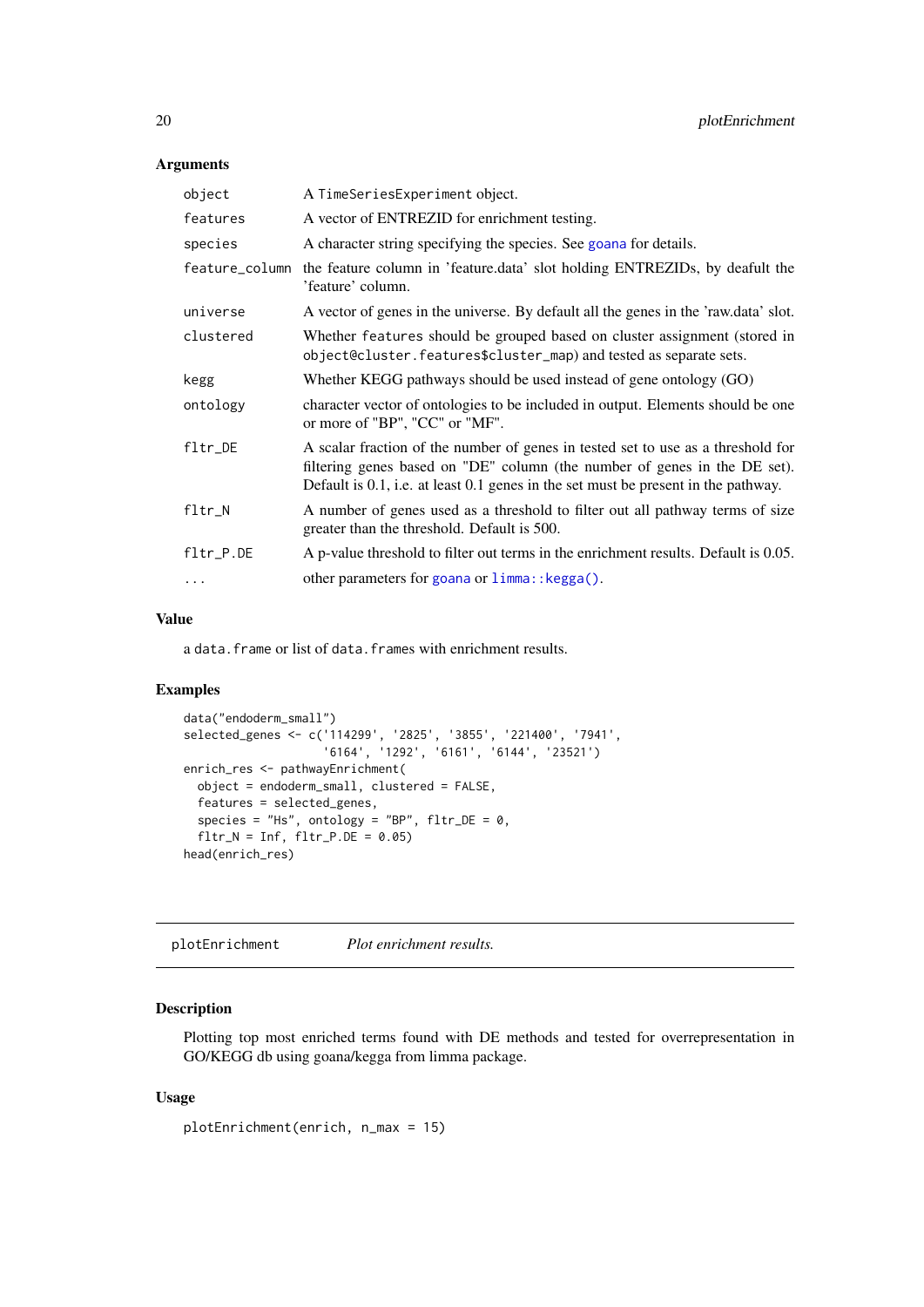#### <span id="page-20-0"></span>plotHeatmap 21

# Arguments

| enrich | a data matrix or data frame with enrichment result - outputs from pathway Enrichment |
|--------|--------------------------------------------------------------------------------------|
|        | function or goana, limma:: kegga(). Must contain columns Term, DE, and<br>P.DE.      |
| n max  | max number of terms to show                                                          |

# Value

a ggplot object

# Examples

```
data("endoderm_small")
selected_genes <- c('114299', '2825', '3855', '221400', '7941',
                   '6164', '1292', '6161', '6144', '23521')
enrich_res <- pathwayEnrichment(
 object = endoderm_small, clustered = FALSE,
  features = selected_genes,
 species = "Hs", ontology = "BP", fltr\_DE = 0,
 fltr_N = Inf, fltr_P.DE = 0.05plotEnrichment(enrich = enrich_res, n_max = 15)
```
plotHeatmap *Plot a heatmap*

# Description

Generates a heatmap of expression data.

# Usage

```
plotHeatmap(object, num.feat = 200, scale = TRUE,
  feat_desc = "feature", sample_desc = "sample")
```
#### Arguments

| object      | A TimeSeriesExperiment object                                                    |
|-------------|----------------------------------------------------------------------------------|
| num.feat    | Number of top most features to use.                                              |
| scale       | Whether to scale the data (by features) before plotting.                         |
| feat_desc   | One of the column names from feature_data(object) to describe the fea-<br>tures. |
| sample_desc | ne of the column names from sample_data(object) to describe the samples.         |
| $\ddots$ .  | other parameters ggplot.                                                         |

# Value

Returns a ggplot2 objet.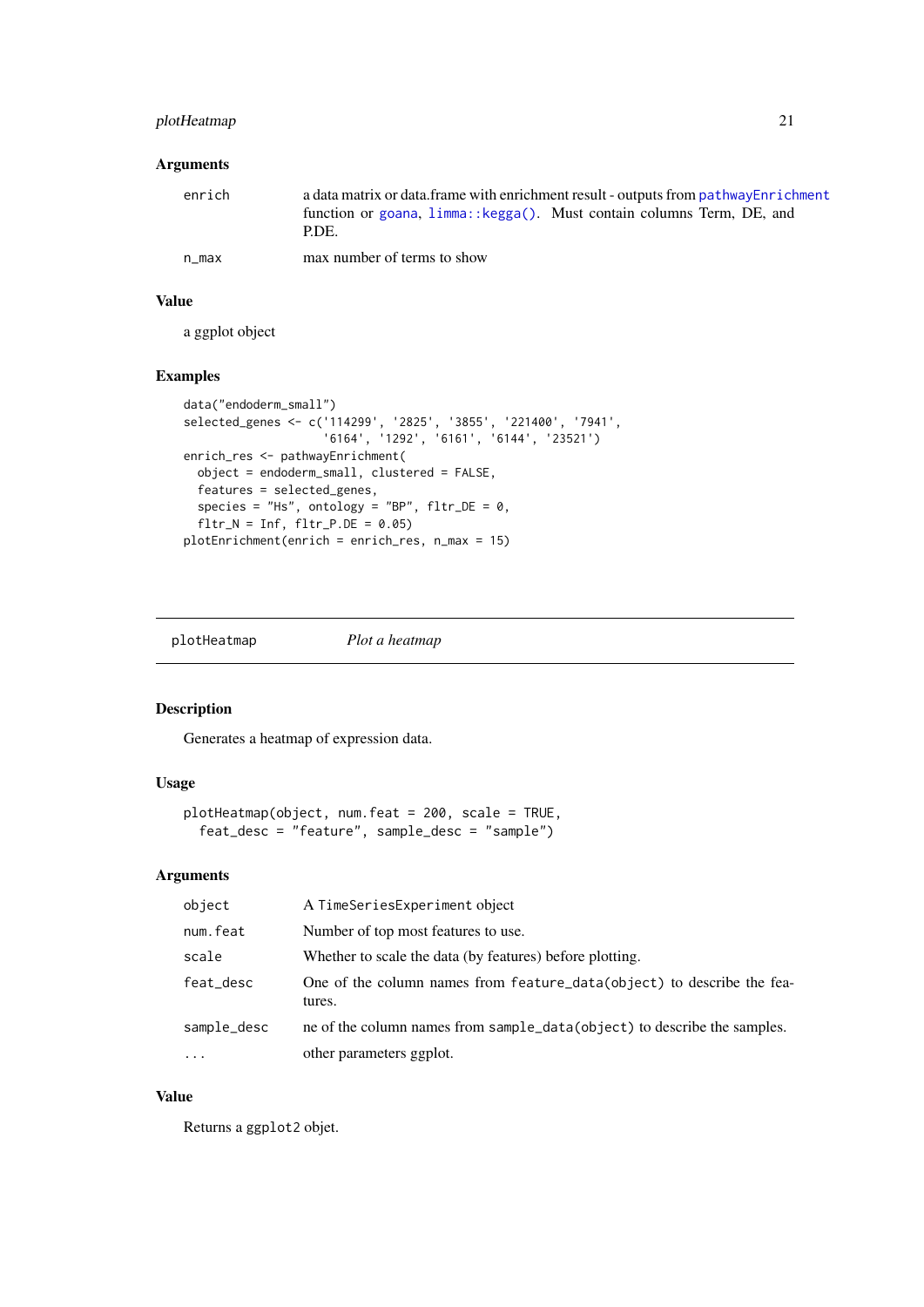## Examples

```
data("endoderm_small")
endoderm_small <- normalizeData(endoderm_small)
## Not run:
    plotHeatmap(endoderm_small)
## End(Not run)
```
plotSamplePCA *Plot a standard PCA*

# Description

Generates a standard PCA plot of observations in the dataset.

#### Usage

plotSamplePCA(object, axis = c(1, 2), col.var = NULL, ...)

# Arguments

| object                  | A TimeSeriesExperiment object                                                                                                     |
|-------------------------|-----------------------------------------------------------------------------------------------------------------------------------|
| axis                    | An integer vector indicating principal components to use for plotting, by default<br>1:2.                                         |
| col.var                 | A character string indicating a column from sample_data(object) which should<br>be used for coloring the points. By default NULL. |
| $\cdot$ $\cdot$ $\cdot$ | other parameters ggplot.                                                                                                          |

## Value

Returns a ggplot2 objet.

```
data("endoderm_small")
endoderm_small <- runPCA(endoderm_small)
plotSamplePCA(endoderm_small, col.var = "group")
```
<span id="page-21-0"></span>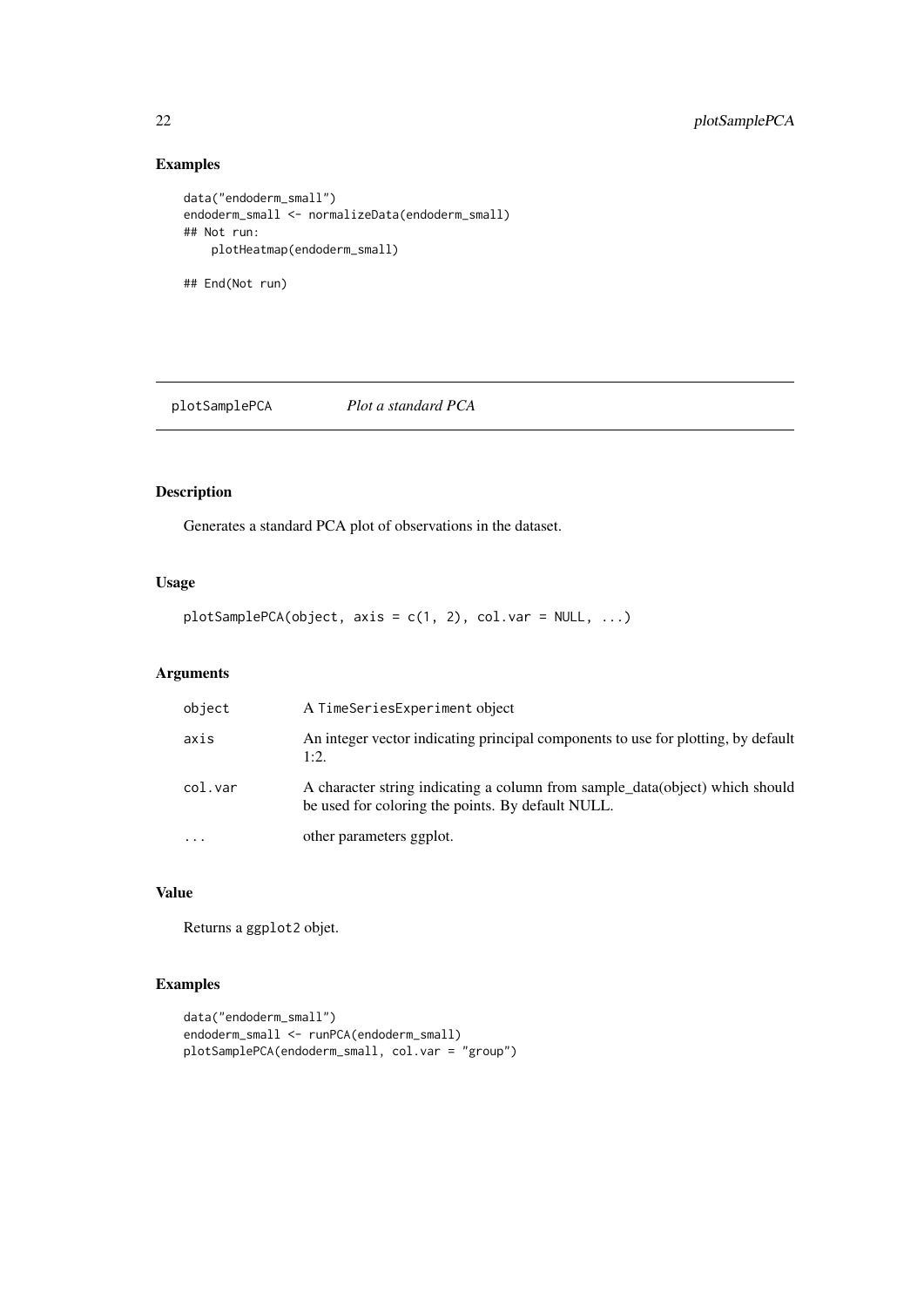<span id="page-22-0"></span>plotTimeSeries *Plot selected time series.*

#### Description

Plotting expression over time for selected genes curve and colors correspond to distinct groups.

#### Usage

```
plotTimeSeries(object, features = rownames(object), trans = FALSE,
  smooth = TRUE, ncol = 5, scales = "free")
```
## Arguments

| object   | A TimeSeriesExperiment object.                                                                                                                      |
|----------|-----------------------------------------------------------------------------------------------------------------------------------------------------|
| features | A vector of names of selected features to plot.                                                                                                     |
| trans    | A boolean indicating whether (TRUE) transformed, variance stabilized, assay<br>values should be printed or (FALSE) just normalized by sample depth. |
| smooth   | If TRUE a smoothed line is plotted for each gene and each group, else a piece-<br>wise linear average (over replicates) curve is plotted.           |
| ncol     | An integer indicating the number of columns for facetting. Default is 5.                                                                            |
| scales   | character scalar indecating facet scales, by default "free".                                                                                        |
|          |                                                                                                                                                     |

#### Value

list of ggplot objects

# Examples

```
data("endoderm_small")
feat_to_plot <- rownames(endoderm_small)[1:10]
plotTimeSeries(endoderm_small, features = feat_to_plot, smooth = FALSE)
```
plotTimeSeriesClusters

*Plot (time) series over clusters.*

# Description

Plots timecourse (aggregated over replicates) feature data faceted by computed clusters and experimental group.

```
plotTimeSeriesClusters(object, features = NULL, transparency = 0.5,
 ncol = 4, scales = "free")
```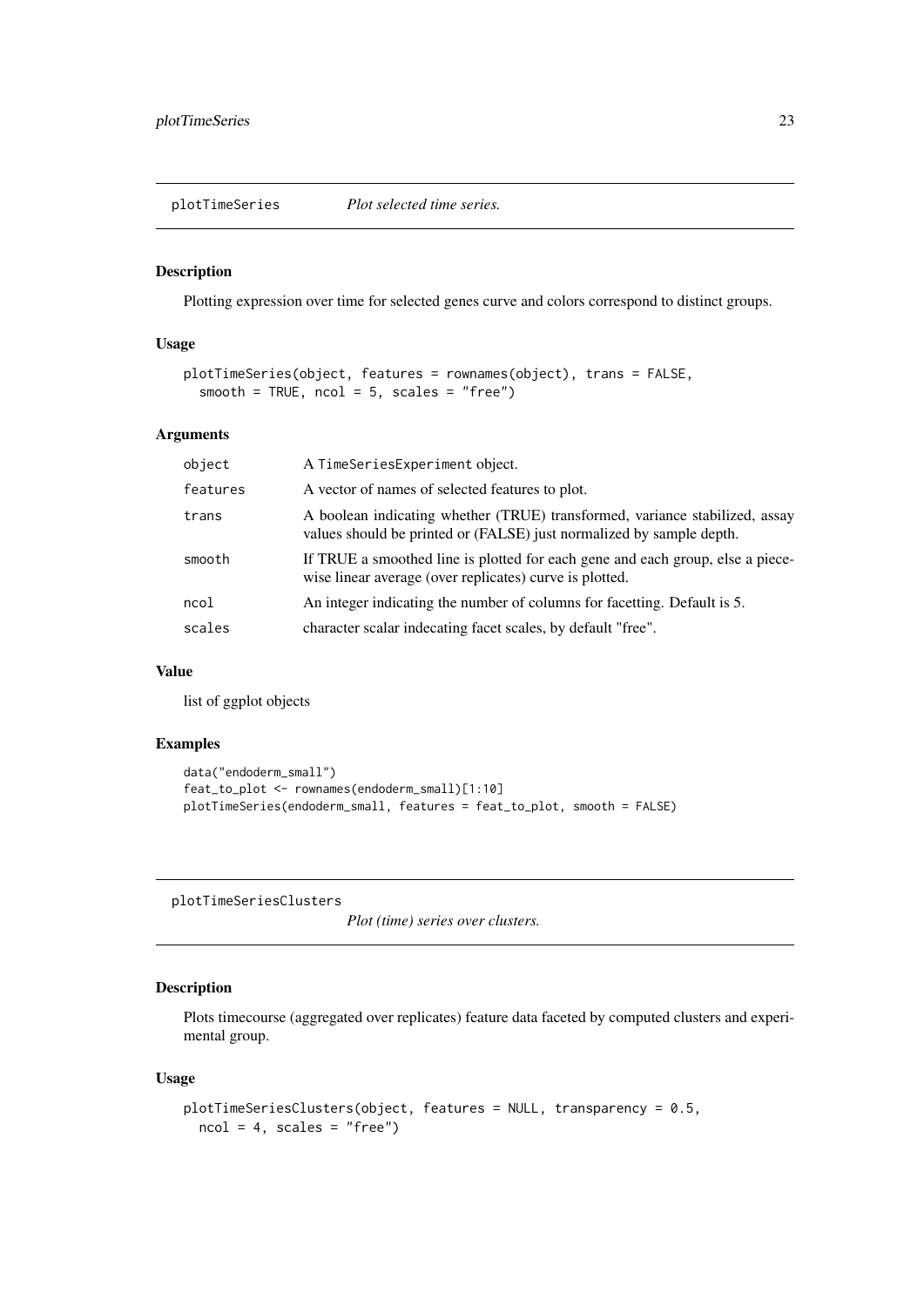| object       | A TimeSeriesExperiment object.                               |
|--------------|--------------------------------------------------------------|
| features     | A vector of names of selected features to plot.              |
| transparency | transparency of trajectory lines.                            |
| ncol         | number of columns in the factet plot.                        |
| scales       | character scalar indecating facet scales, by default "free". |

#### Value

ggplot object

# Examples

```
data("endoderm_small")
endoderm_small <- clusterTimeSeries(endoderm_small)
plotTimeSeriesClusters(endoderm_small)
```
plotTimeSeriesPCA *Overlay (time) series over PCA grid*

# Description

PCA plot for data features, with time-series levels overlayed on top.

#### Usage

```
plotTimeSeriesPCA(object, axis = c(1, 2), m = 20, n = 20,
 group.highlight = NULL, linecol = NULL, ...)
```
# Arguments

| object          | A TimeSeriesExperiment object.                                                                                                                                                    |
|-----------------|-----------------------------------------------------------------------------------------------------------------------------------------------------------------------------------|
| axis            | An integer vector indicating principal components to use for plotting, by default<br>1:2.                                                                                         |
| m               | a number of tiles in a grid in the horizontal direction.                                                                                                                          |
| n               | a number of tiles in a grid in the vertical direction.                                                                                                                            |
| group.highlight |                                                                                                                                                                                   |
|                 | An optional character string indicating the group subset for which the time-<br>course trends should be plotted. By default all time-course trends are plotted for<br>all groups. |
| linecol         | a vector indicating the color of the gene profile trend line, different for each<br>group.                                                                                        |
| $\cdots$        | other parameters for the line plots.                                                                                                                                              |

# Value

None

<span id="page-23-0"></span>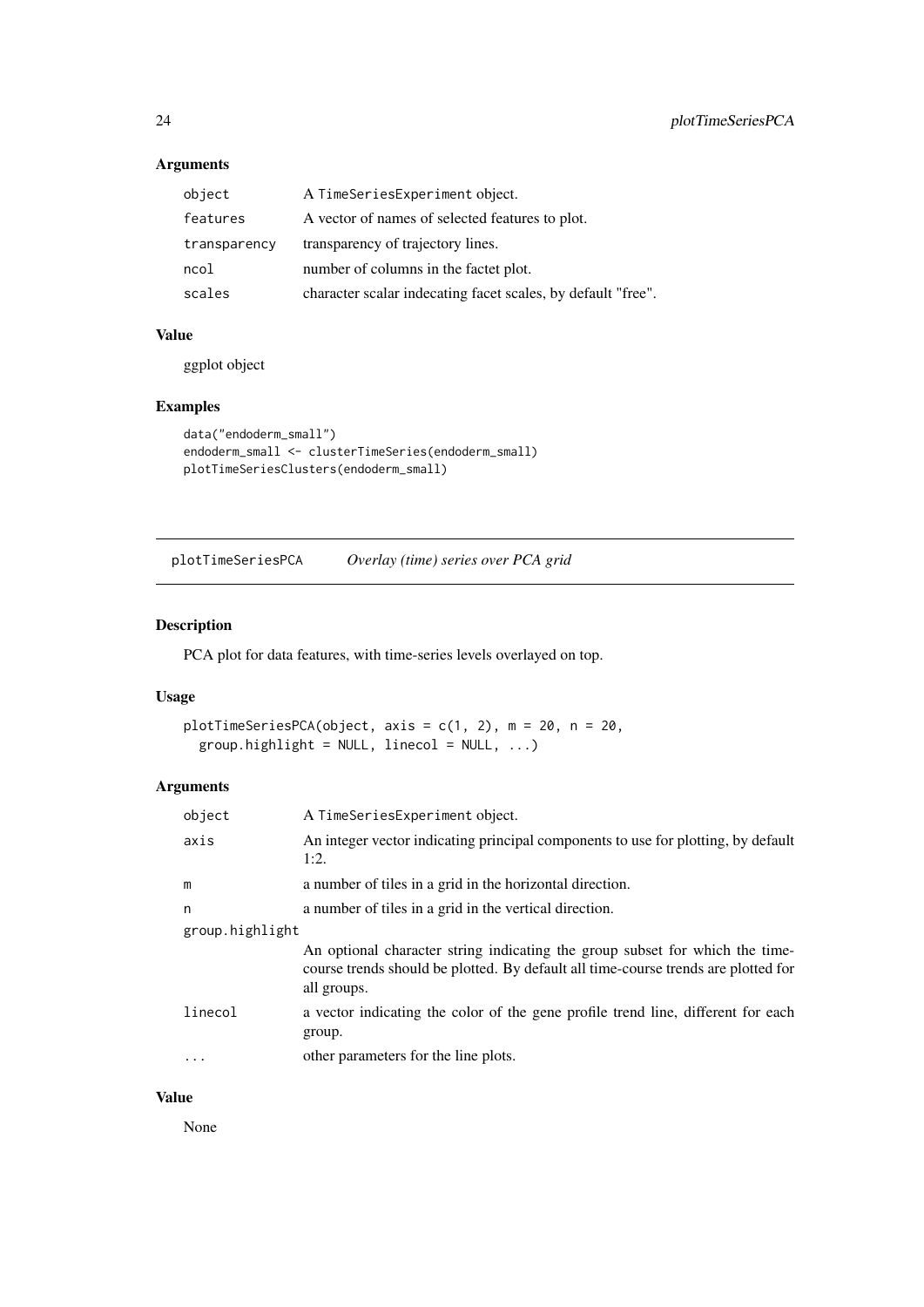#### <span id="page-24-0"></span>replicates 25

## Examples

```
data("endoderm_small")
endoderm_small <- runPCA(endoderm_small)
plotTimeSeriesPCA(endoderm_small)
```
replicates *Replicate information*

# Description

Replicate information

# Usage

```
replicates(object, ...)
```
## S4 method for signature 'TimeSeriesExperiment' replicates(object)

replicates(object, ...) <- value

## S4 replacement method for signature 'TimeSeriesExperiment' replicates(object) <- value

# Arguments

| object                  | a TimeSeriesExperiment object.             |
|-------------------------|--------------------------------------------|
| $\cdot$ $\cdot$ $\cdot$ | argiments to other functions.              |
| value                   | a character vector with new replicate ids. |

#### Value

a character vector

```
data("endoderm_small")
head(replicates(endoderm_small))
replicates(endoderm_small) <- sample(c("R1", "R2", "R3"),
    ncol(endoderm_small), replace = TRUE)
head(replicates(endoderm_small))
```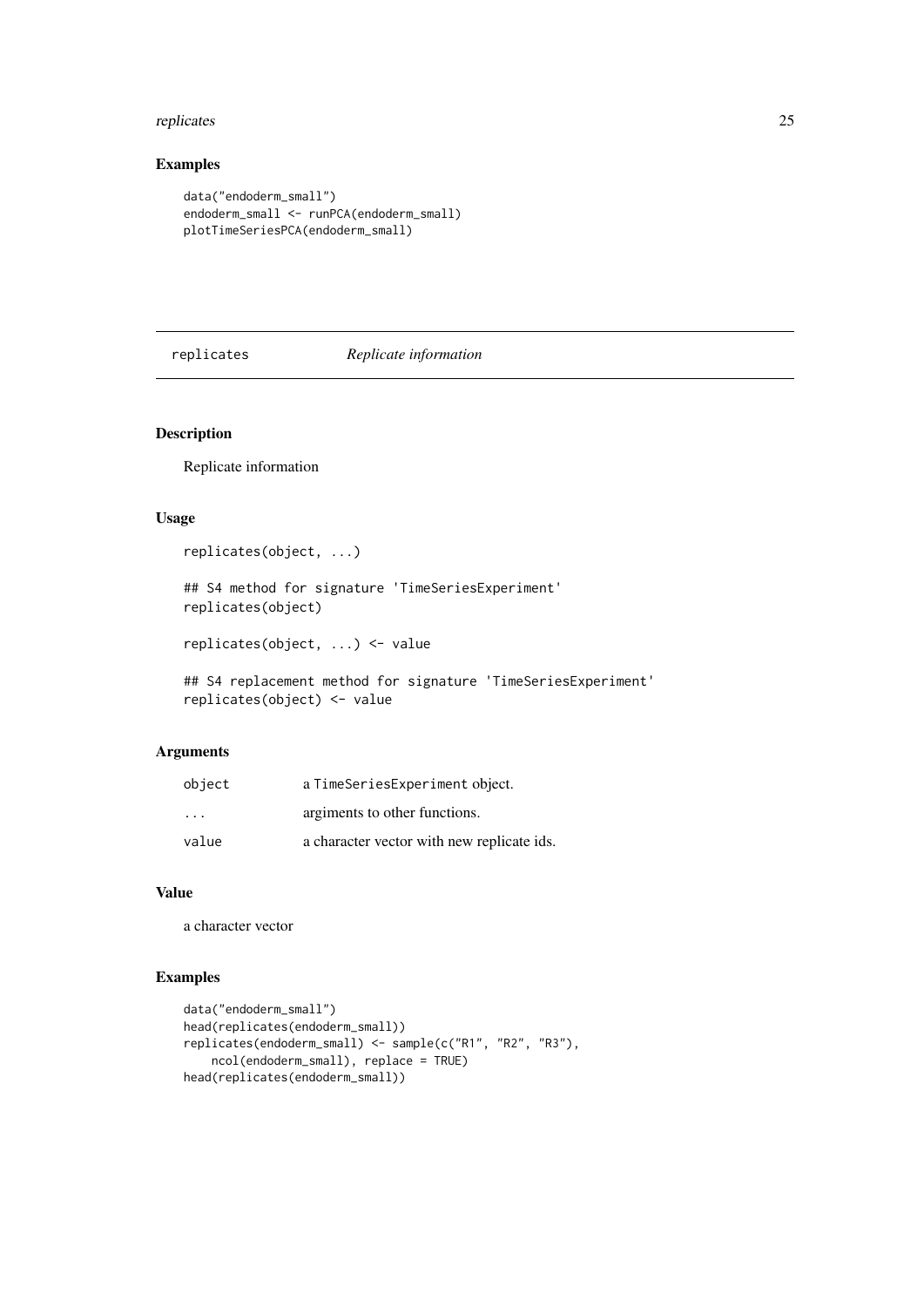<span id="page-25-0"></span>rowData<-,TimeSeriesExperiment-method

```
Row data for TimeSeriesExperiment
```
#### Description

rowData() holds information on individual features including corresponding feature name in column 'feature'.

# Usage

```
## S4 replacement method for signature 'TimeSeriesExperiment'
rowData(x, ...) \leftarrow value
```
#### Arguments

| X        | a TimeSeriesExperiment object.    |
|----------|-----------------------------------|
| $\cdots$ | argiments to other functions.     |
| value    | a DataFrame with new feature data |

#### Value

a [S4Vectors::DataFrame](#page-0-0)

#### Examples

```
data("endoderm_small")
head(rowData(endoderm_small))
rowData(endoderm_small) <- data.frame(
    feature = rowData(endoderm_small)$feature,
    random = sample(nrow(endoderm_small), nrow(endoderm_small)))
head(rowData(endoderm_small))
```
runPCA *Run PCA scores.*

# Description

Compute the projection of either samples or time series features onto a PCA space. In case, of PCA for features, the PCA can be computed for individual sample group as indicated or for samples from all groups. In either, case the data is first collapsed over replicates, so that each gene is represented as a vector of a single time course.

```
runPCA(object, collapse.replicates = FALSE, groups.selected = NULL,
 var.stabilize.method = "log1p")
```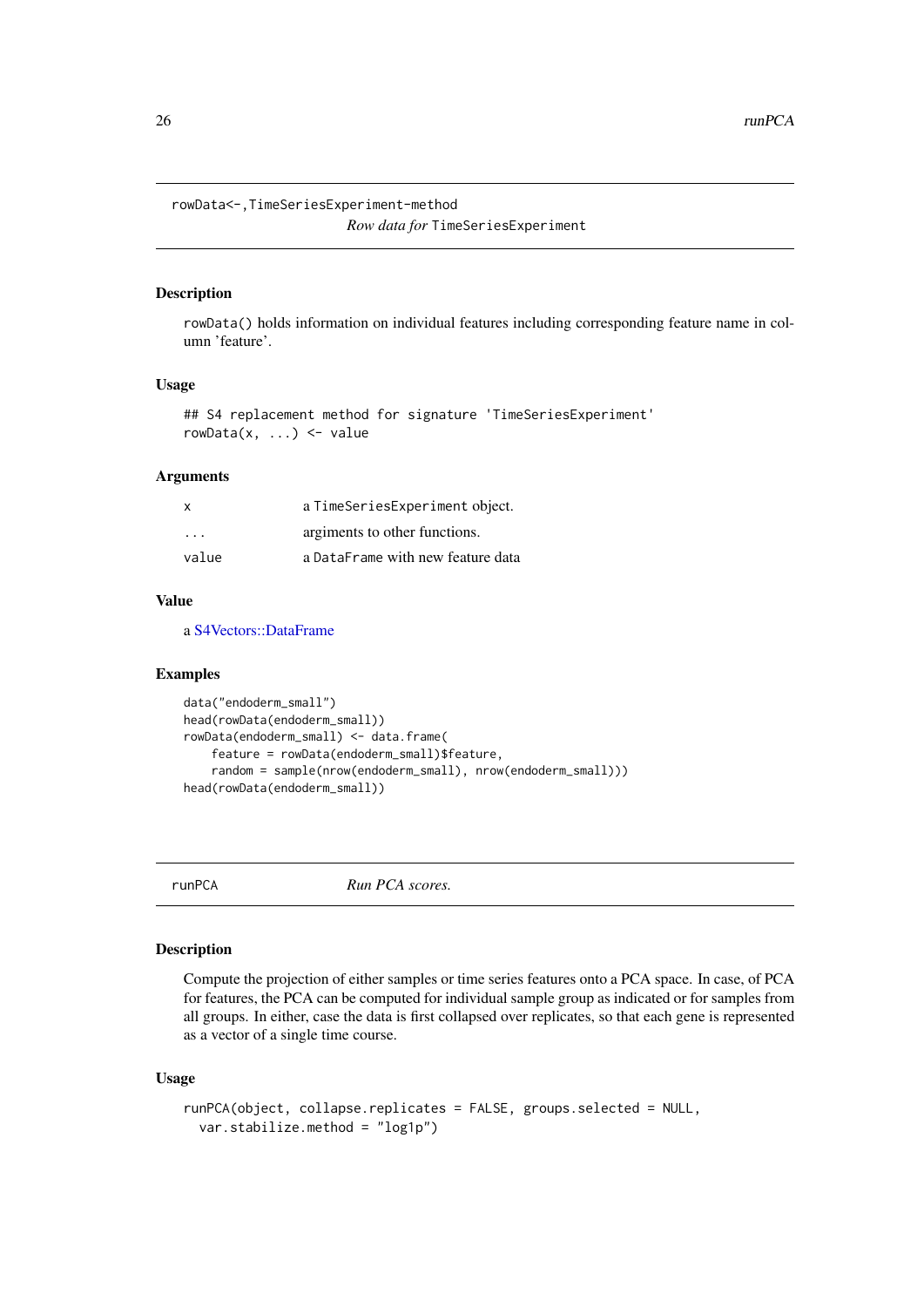<span id="page-26-0"></span>

| object               | A TimeSeriesExperiment object                                                                     |
|----------------------|---------------------------------------------------------------------------------------------------|
| collapse.replicates  |                                                                                                   |
|                      | Whether PCA should be computed on the data with replicates aggregated.                            |
| groups.selected      |                                                                                                   |
|                      | An optional character string indicating a particular group of samples PCA should                  |
|                      | be applied to. By default set to NULL and all groups are included.                                |
| var.stabilize.method |                                                                                                   |
|                      | Method for variance stabilization (VST). Currently, supports "none" (no VST),                     |
|                      | "log1p" (log plus one), "asinh" (inverse hyperbolic sine) or "deseq" (varianceStabilizingTransfor |
|                      | function from DESeq2 package). Default is "log1p".                                                |
|                      |                                                                                                   |
|                      |                                                                                                   |

# Value

Returns TimeSeriesExperiment object with PCA results in dim.red slot, a lists containing matrices of coordinates 'pca\_sample', and 'pca\_features', as well as a vector 'pca\_eigs'.

# Examples

```
data("endoderm_small")
endoderm_small <- runPCA(endoderm_small)
head(dimensionReduction(endoderm_small, "pca_sample")[, 1:5])
head(dimensionReduction(endoderm_small, "pca_eigs"))
```
show,TimeSeriesExperiment-method

*show method for* TimeSeriesExperiment

# Description

show method for TimeSeriesExperiment

# Usage

```
## S4 method for signature 'TimeSeriesExperiment'
show(object)
```
# Arguments

object A TimeSeriesExperiment object

### Value

nothing, just prints to console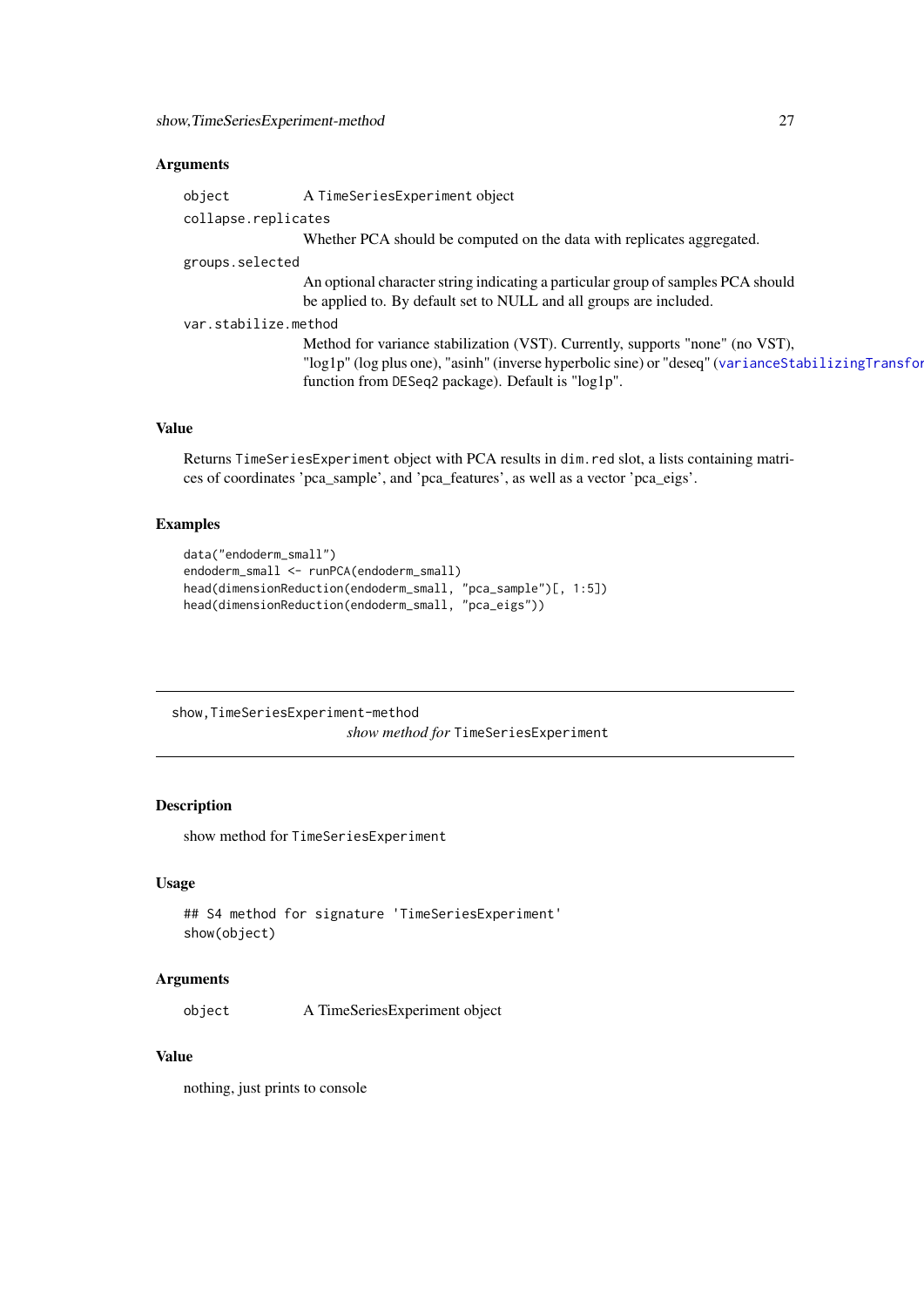<span id="page-27-1"></span><span id="page-27-0"></span>

#### Description

This is a wrapper around [lmFit](#page-0-0) and [voom](#page-0-0) functions from limma package for testing differential expression at specified timepoints.

# Usage

```
timepointDE(object, timepoints = "all", min_gene_sum = 1,
 alpha = 0.05)
```
# Arguments

| object       | A TimeSeriesExperiment object.                                       |
|--------------|----------------------------------------------------------------------|
| timepoints   | Vector of timepoints to test at.                                     |
| min_gene_sum | A scalar for filtering sparse genes before DE testing. Default is 1. |
| alpha        | A scalar for level of significance. Default is 0.05.                 |

#### Value

a TimeSeriesExperiment object with timepoint differential expression testing results stored in 'timepoint\_de' element in diff.expr slot.

#### Examples

```
data("endoderm_small")
endoderm_small <- timepointDE(endoderm_small, timepoint = 1.0)
head(differentialExpression(endoderm_small, "timepoint_de")$`1`)
```
timepoints *Timepoint information*

### Description

Timepoint information

```
timepoints(object, ...)
## S4 method for signature 'TimeSeriesExperiment'
timepoints(object)
timepoints(object, ...) <- value
## S4 replacement method for signature 'TimeSeriesExperiment'
timepoints(object) <- value
```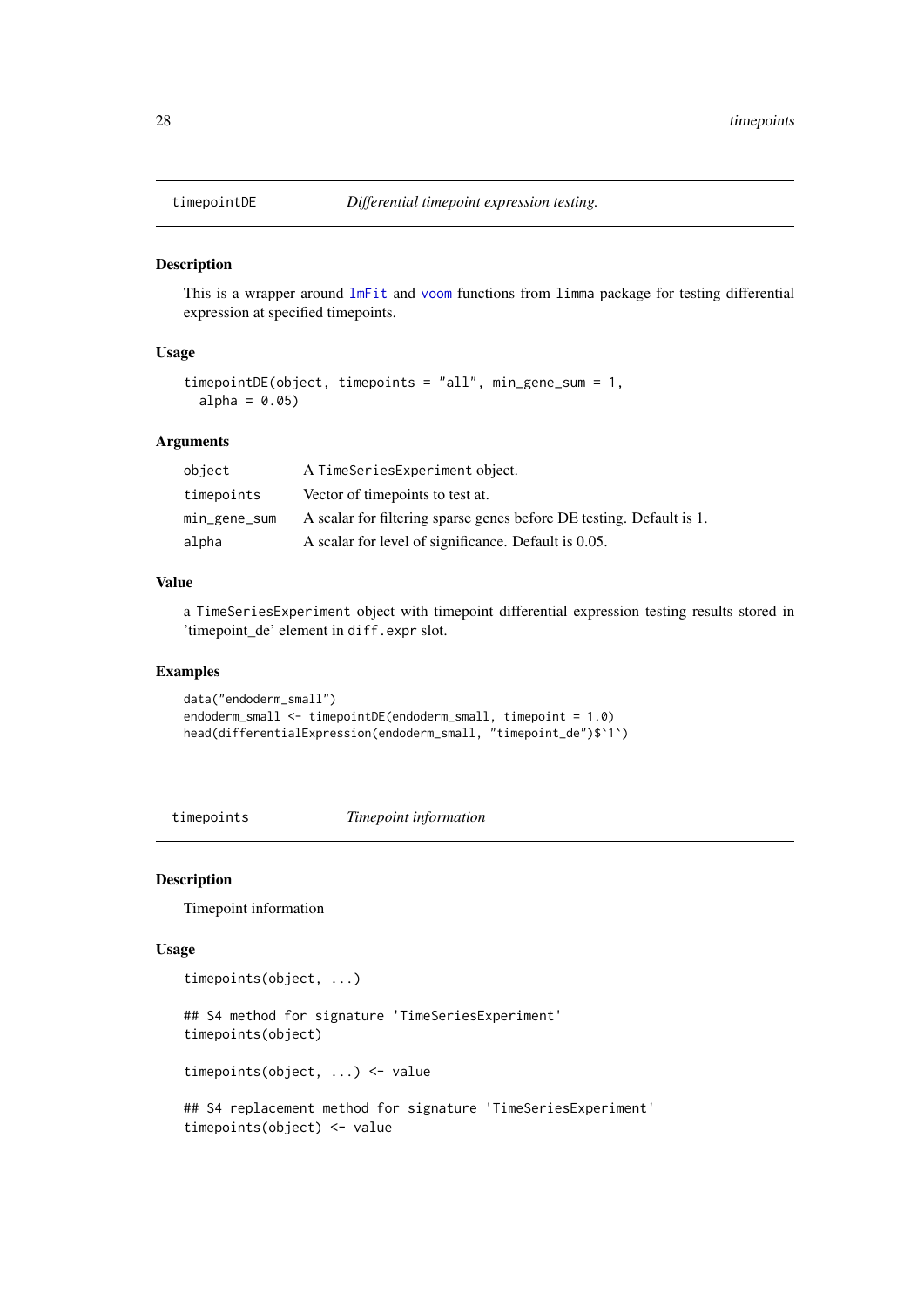#### <span id="page-28-0"></span>timeSeries 29

#### Arguments

| object                  | a TimeSeriesExperiment object.              |
|-------------------------|---------------------------------------------|
| $\cdot$ $\cdot$ $\cdot$ | argiments to other functions.               |
| value                   | a numeric vector with new time information. |

# Value

a numeric vector

# Examples

```
data("endoderm_small")
head(timepoints(endoderm_small))
timepoints(endoderm_small) <- sample(1:ncol(endoderm_small))
head(timepoints(endoderm_small))
```
timeSeries *Time series formatted data.*

#### Description

Getter and setter methods for timeSeries slot of a TimeSeriesExperiment object.

#### Usage

```
timeSeries(object, ...)
## S4 method for signature 'TimeSeriesExperiment'
timeSeries(object, name = NULL)
timeSeries(object, ...) <- value
```
## S4 replacement method for signature 'TimeSeriesExperiment' timeSeries(object) <- value

# Arguments

| object     | a TimeSeriesExperiment object.                                                                                                       |
|------------|--------------------------------------------------------------------------------------------------------------------------------------|
| $\ddots$ . | argiments to other functions.                                                                                                        |
| name       | a character string, one of 'ts', 'ts_with_lags', 'ts_collapsed' and 'ts_collapsed_with_lags'.<br>If NULL, all elements are returned. |
| value      | replacement list                                                                                                                     |

# Details

timeSeries slot is a list with 'ts' and (optionally) 'ts\_collapsed' storing data formatted as timeseries/time-courses.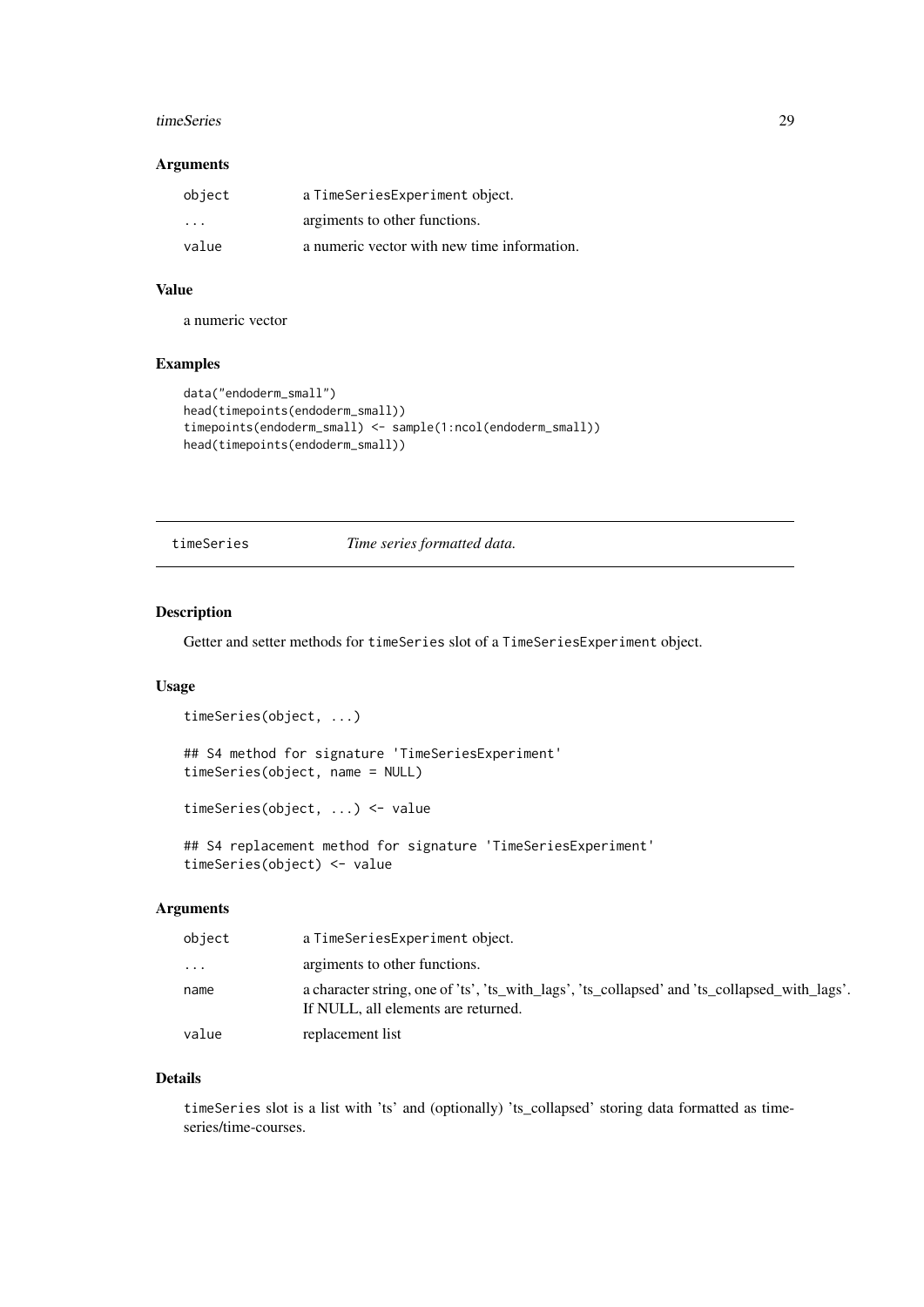# Value

a data.frame

#### Examples

```
data("endoderm_small")
endoderm_small <- makeTimeSeries(endoderm_small)
head(timeSeries(endoderm_small))
head(timeSeries(endoderm_small, name = 'ts'))
```
TimeSeriesExperiment-class

*Time Series Experiment Class*

#### Description

TimeSeriesExperiment is an extension of SummarizedExperiment class with the following new slots (in addition to SummarizedExperiment slots).

Constructor for 'TimeSeriesExperiment' object which stores same data as SummarizedExperiment but also slots for time, group, replicate and other time-series formated data useful for applyting data-analysis.

#### Usage

```
TimeSeriesExperiment(..., timepoint = numeric(0), group = character(0),
  replicate = character(0)
```
#### Arguments

| $\cdot$   | For SummarizedExperiment:: SummarizedExperiment, S4 methods list and<br>matrix, arguments identical to those of the SimpleList method.                                                                 |
|-----------|--------------------------------------------------------------------------------------------------------------------------------------------------------------------------------------------------------|
| timepoint | a vector indicating time point at which each sample was collected or a character<br>string equal to one of the column names of a supplied colData.                                                     |
| group     | a vector indicating a group membership for each sample or a character string<br>equal to one of the column names of a supplied colData. If not specified, the<br>group is set to 'G1' for each sample. |
| replicate | a vector indicating a replicate id of each sample or a character string equal to<br>one of the column names of a supplied colData. If not specified, the replicate is<br>set to 'R1' for each sample.  |

#### Details

The TimeSeriesExperiment class is an object (the main data container) used for in the time series/course experiment analysis. It stores all relevant information associated with the dataset, including the raw data, group, replicate and time associated with each sample (column of the data). The object includes also slots for results from some class-specific methods.

TimeSeriesExperiment constructor initializes the TimeSeriesExperiment TimeSeriesExperiment object and populates the time, replicate, and group slots.

<span id="page-29-0"></span>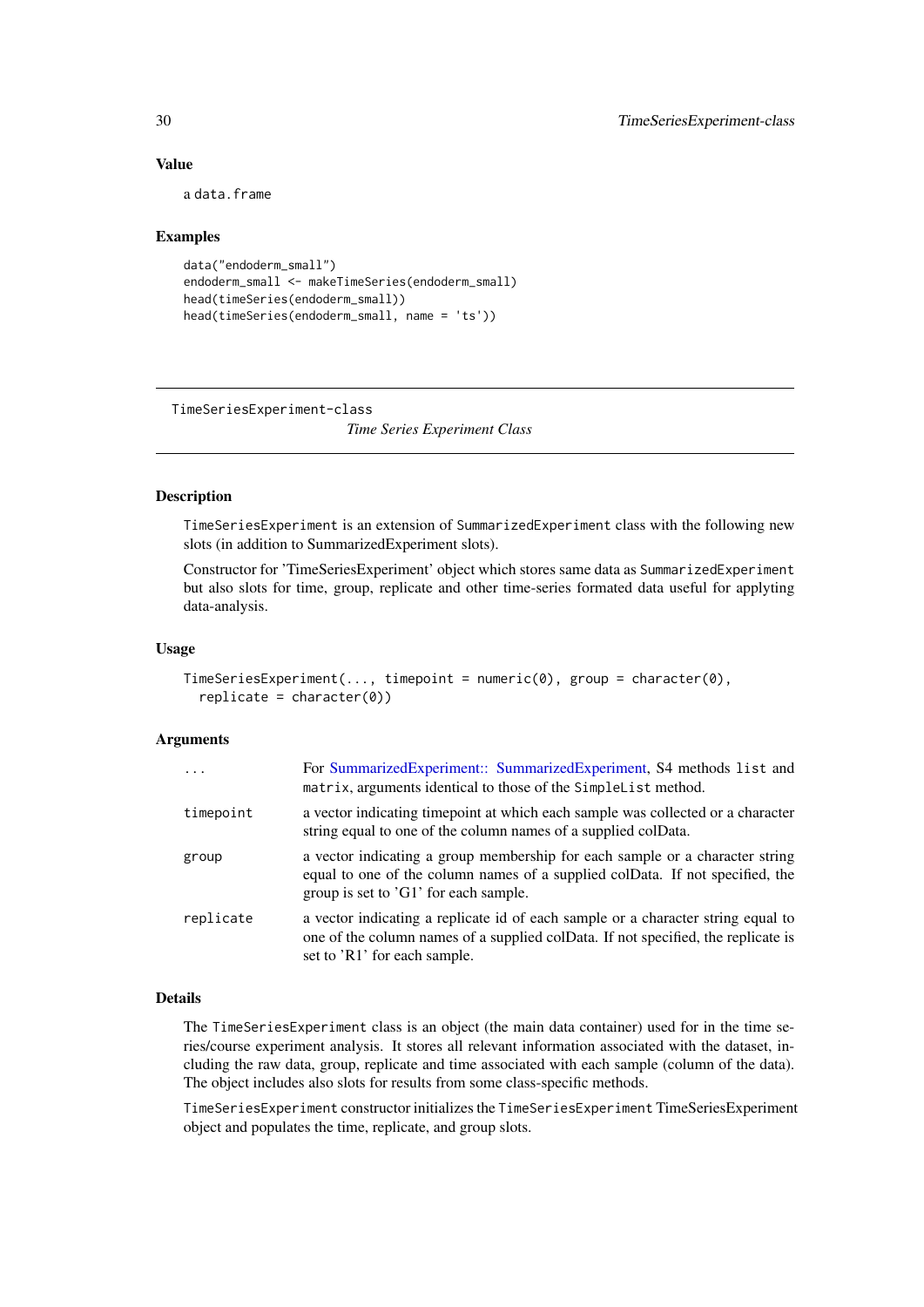#### <span id="page-30-0"></span>Value

Returns an initialized TimeSeriesExperiment object.

#### Slots

timepoint A vector indicating the time-point of each sample collection.

group A vector indicating the group membership of each sample.

replicate A vector indicating the replicate id of each sample.

- assayCollapsed A matrix with assay data aggregated over replicates.
- colDataCollapsed A [DataFrame](#page-0-0) where rows correspond to samples aggregated over replicates and columns indicate group membership and time-point.
- timeSeries A list of time-course formatted data. Each element of the list is a [DataFrame](#page-0-0) with the first three columns indicating feature, group, replicate, and the remaining ones storing the assay data at consecutive time points. TimeSeriesExperiment methods will typically generate elements of the list named: 'ts', 'ts\_collapsed'.
- dimensionReduction A list of results from applying dimmensionality reduction methods; elements named by technique used.
- clusterAssignment A list of results from clustering of the time-series features (rows) containing elements: 'settings', 'hclust', 'clust\_map' and 'clust\_centroids'.
- differentialExpression A list of results from differential expression analysis. Either from point-wise ('timepoint\_de') or trajectory ('trajectory\_de') differential expression analysis.

#### Examples

```
raw \leq matrix(runif(3000), ncol = 30)
timepoint \leq rep(rep(1:5, each = 3), 2)
replicate \leq rep(1:3, 10)
group \leq rep(1:2, each = 15)
test_TimeSeriesExperiment <- TimeSeriesExperiment(
    assays = list(raw),
    timepoint = timepoint,
    replicate = replicate,
    group = group)test_TimeSeriesExperiment
```
<span id="page-30-1"></span>trajectoryDE *Differential trajectory testing.*

#### Description

Performs differential trajectory testing for timecourse data using [adonis](#page-0-0) method.

```
trajectoryDE(object, dist_method = "euclidean", p_adj_method = "BH",
 lambda = c(0.5, 0.25), verbose = TRUE, ...)
```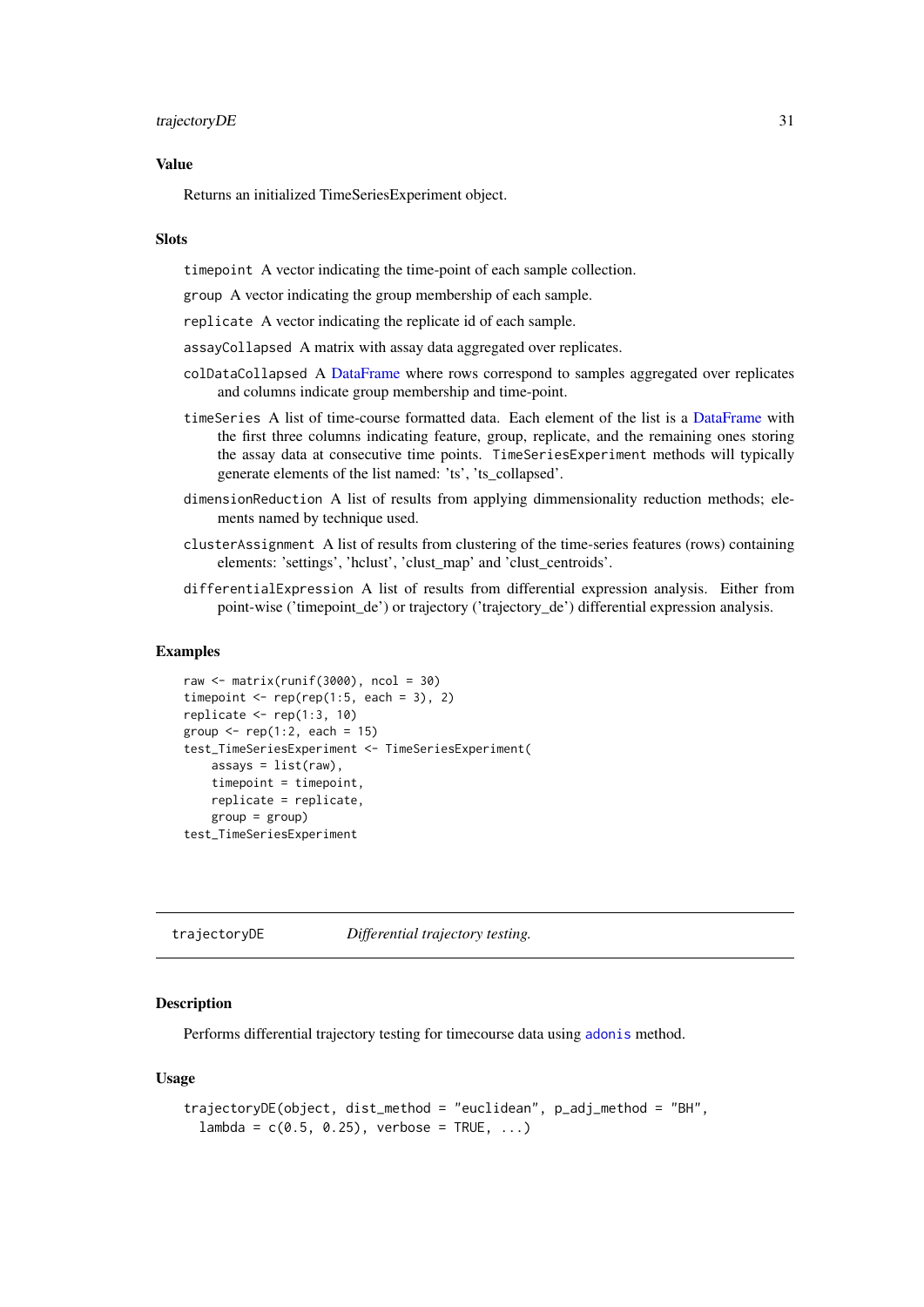| object       | A TimeSeriesExperiment object.                                                                                                                                                                                       |
|--------------|----------------------------------------------------------------------------------------------------------------------------------------------------------------------------------------------------------------------|
| dist_method  | the name of any method used in vegdist to calculate pairwise distances, "eu-<br>clidean" by defaults.                                                                                                                |
| p_adj_method | a correction method. See details in p. adjust. Default is "BH".                                                                                                                                                      |
| lambda       | Weights for each lag difference, for time-course data. Length of lambda speci-<br>fies number of lags to include. Default is $c(0.5, 0.25)$ for lag 1 and 2. Used only<br>if 'timecourse.data' slot not initialized. |
| verbose      | whether code comments should be printed. Default is TRUE.                                                                                                                                                            |
| $\cdot$      | other options to adon is function from vegan.                                                                                                                                                                        |
|              |                                                                                                                                                                                                                      |

# Value

a data.frame with adonis results for all features.

# Examples

```
data("endoderm_small")
endoderm_small <- makeTimeSeries(endoderm_small)
## Not run:
   endoderm_small <- trajectoryDE(endoderm_small)
   head(differentialExpression(endoderm_small, "trajectory_de"))
```

```
## End(Not run)
```
varianceStabilization *Variance stabilization.*

#### Description

This function performs variance stabilization on assay data.

# Usage

```
varianceStabilization(X, method = "asinh")
```
# Arguments

| $\mathsf{X}$ | an assay data matrix or data. frame where columns correspond                                        |
|--------------|-----------------------------------------------------------------------------------------------------|
| method       | Method for variance stabilization (VST). Currently, supports "none" (no VST),                       |
|              | "log1p" (log plus one), "asinh" (inverse hyperbolic sine) or "deseq" (variance Stabilizing Transfor |
|              | function from DESeq2 package). Default is "log1p".                                                  |

#### Value

Returns a varianced stabilized data matrix.

```
X \le sapply(exp(rlnorm(10)), function(m) rnbinom(20, size = 1, mu = m))
head(X)
Y <- varianceStabilization(X, method = "asinh")
head(Y)
```
<span id="page-31-0"></span>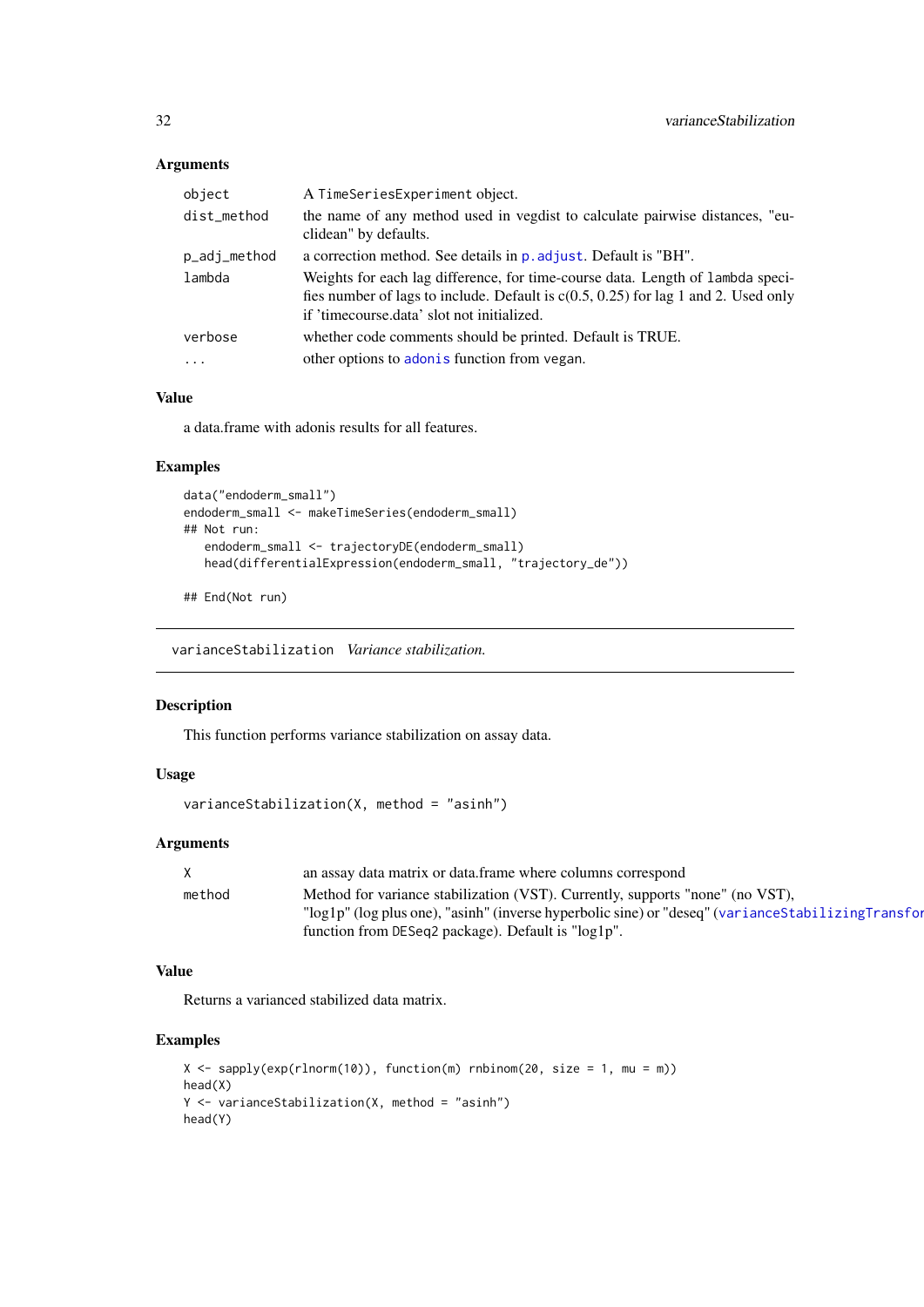# <span id="page-32-0"></span>Index

∗Topic datasets endoderm\_small, [13](#page-12-0) .TimeSeriesExperiment *(*TimeSeriesExperiment-class*)*, [30](#page-29-0) .addLagsToTimeSeries, [3](#page-2-0) .imputeData, [3](#page-2-0) addLags, [4](#page-3-0) adonis, *[31,](#page-30-0) [32](#page-31-0)* assayCollapsed, [4](#page-3-0) assayCollapsed,TimeSeriesExperiment-method *(*assayCollapsed*)*, [4](#page-3-0) assayCollapsed<- *(*assayCollapsed*)*, [4](#page-3-0) assayCollapsed<-,TimeSeriesExperiment-method *(*assayCollapsed*)*, [4](#page-3-0) assignClusterDynamic, [5,](#page-4-0) *[7](#page-6-0)* assignClusterStatic, [6,](#page-5-0) *[7](#page-6-0)* clusterAssignment, [6](#page-5-0) clusterAssignment,TimeSeriesExperiment-method lmFit, *[28](#page-27-0) (*clusterAssignment*)*, [6](#page-5-0) clusterData, [7,](#page-6-0) *[8](#page-7-0)* clusterMap *(*clusterAssignment*)*, [6](#page-5-0) clusterMap,TimeSeriesExperiment-method *(*clusterAssignment*)*, [6](#page-5-0) clusterTimeSeries, *[6](#page-5-0)*, [8](#page-7-0) colData<-,TimeSeriesExperiment,ANY-method, [9](#page-8-0) colDataCollapsed *(*assayCollapsed*)*, [4](#page-3-0) colDataCollapsed,TimeSeriesExperiment-method *(*assayCollapsed*)*, [4](#page-3-0) colDataCollapsed<- *(*assayCollapsed*)*, [4](#page-3-0) colDataCollapsed<-,TimeSeriesExperiment-method plotHeatmap, [21](#page-20-0) *(*assayCollapsed*)*, [4](#page-3-0) collapseReplicates, *[4](#page-3-0)*, [9](#page-8-0) colnames<-,TimeSeriesExperiment-method, [10](#page-9-0) cutreeDynamic, *[5](#page-4-0)* DataFrame, *[5](#page-4-0)*, *[9](#page-8-0)*, *[31](#page-30-0)* dataToTimeSeries, [11](#page-10-0) differentialExpression, [12](#page-11-0) differentialExpression,TimeSeriesExperiment-method *(*differentialExpression*)*, [12](#page-11-0) dimensionReduction, [12](#page-11-0) dimensionReduction,TimeSeriesExperiment-method *(*dimensionReduction*)*, [12](#page-11-0) endoderm\_small, [13](#page-12-0) filterFeatures, [14](#page-13-0) goana, *[19](#page-18-0)[–21](#page-20-0)* groups, [14](#page-13-0) groups,TimeSeriesExperiment-method *(*groups*)*, [14](#page-13-0) groups<- *(*groups*)*, [14](#page-13-0) groups<-,TimeSeriesExperiment-method *(*groups*)*, [14](#page-13-0) hclust, *[7](#page-6-0)* limma::kegga(), *[20,](#page-19-0) [21](#page-20-0)* makeTimeSeries, [15](#page-14-0) makeTimeSeriesExperimentFromExpressionSet, [16](#page-15-0) makeTimeSeriesExperimentFromSummarizedExperiment, [17](#page-16-0) meltMatrix, [18](#page-17-0) normalizeData, [19](#page-18-0) p.adjust, *[32](#page-31-0)* pathwayEnrichment, [19,](#page-18-0) *[21](#page-20-0)* plotEnrichment, [20](#page-19-0) plotSamplePCA, [22](#page-21-0) plotTimeSeries, [23](#page-22-0) plotTimeSeriesClusters, [23](#page-22-0) plotTimeSeriesPCA, [24](#page-23-0) replicates, [25](#page-24-0) replicates,TimeSeriesExperiment-method *(*replicates*)*, [25](#page-24-0) replicates<- *(*replicates*)*, [25](#page-24-0)